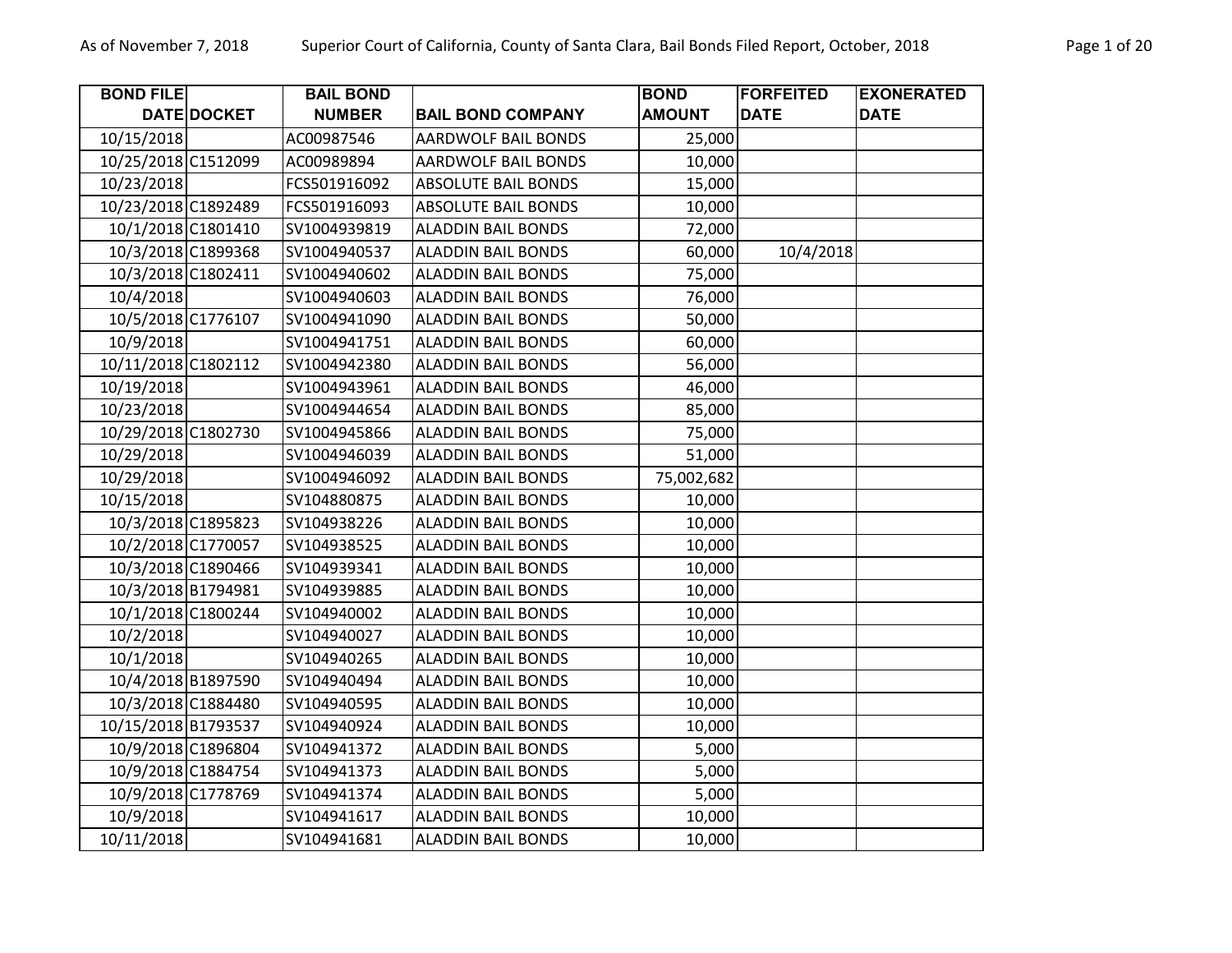| <b>BOND FILE</b>    |             | <b>BAIL BOND</b> |                           | <b>BOND</b>   | <b>FORFEITED</b> | <b>EXONERATED</b> |
|---------------------|-------------|------------------|---------------------------|---------------|------------------|-------------------|
|                     | DATE DOCKET | <b>NUMBER</b>    | <b>BAIL BOND COMPANY</b>  | <b>AMOUNT</b> | <b>DATE</b>      | <b>DATE</b>       |
| 10/9/2018 C1492740  |             | SV104941956      | <b>ALADDIN BAIL BONDS</b> | 10,000        |                  |                   |
| 10/9/2018           |             | SV104941964      | <b>ALADDIN BAIL BONDS</b> | 7,000         |                  |                   |
| 10/12/2018          |             | SV104942208      | <b>ALADDIN BAIL BONDS</b> | 10,000        |                  |                   |
| 10/12/2018 B1899290 |             | SV104942285      | <b>ALADDIN BAIL BONDS</b> | 10,000        |                  |                   |
| 10/15/2018 C1899006 |             | SV104942518      | <b>ALADDIN BAIL BONDS</b> | 10,000        |                  |                   |
| 10/15/2018          |             | SV104943006      | <b>ALADDIN BAIL BONDS</b> | 10,000        |                  |                   |
| 10/16/2018          |             | SV104943219      | <b>ALADDIN BAIL BONDS</b> | 10,000        |                  |                   |
| 10/19/2018 B1896922 |             | SV104943310      | <b>ALADDIN BAIL BONDS</b> | 10,000        |                  |                   |
| 10/19/2018          |             | SV104943558      | <b>ALADDIN BAIL BONDS</b> | 10,000        |                  |                   |
| 10/18/2018 C1802858 |             | SV104943664      | <b>ALADDIN BAIL BONDS</b> | 10,000        |                  |                   |
| 10/22/2018 B1897678 |             | SV104943836      | <b>ALADDIN BAIL BONDS</b> | 10,000        |                  |                   |
| 10/19/2018          |             | SV104943862      | <b>ALADDIN BAIL BONDS</b> | 10,000        |                  |                   |
| 10/25/2018 B1800059 |             | SV104944235      | <b>ALADDIN BAIL BONDS</b> | 5,000         |                  |                   |
| 10/23/2018          |             | SV104944519      | <b>ALADDIN BAIL BONDS</b> | 10,000        |                  |                   |
| 10/23/2018          |             | SV104944816      | <b>ALADDIN BAIL BONDS</b> | 10,000        |                  |                   |
| 10/23/2018 C1897806 |             | SV104944817      | <b>ALADDIN BAIL BONDS</b> | 10,000        |                  |                   |
| 10/29/2018 C1758277 |             | SV104944936      | <b>ALADDIN BAIL BONDS</b> | 10,000        |                  |                   |
| 10/24/2018          |             | SV104945013      | <b>ALADDIN BAIL BONDS</b> | 10,000        |                  |                   |
| 10/24/2018          |             | SV104945020      | <b>ALADDIN BAIL BONDS</b> | 10,000        |                  |                   |
| 10/25/2018          |             | SV104945032      | <b>ALADDIN BAIL BONDS</b> | 10,000        |                  |                   |
| 10/29/2018          |             | SV104945926      | <b>ALADDIN BAIL BONDS</b> | 10,000        |                  |                   |
| 10/1/2018           |             | SV1504939721     | <b>ALADDIN BAIL BONDS</b> | 120,000       |                  |                   |
| 10/15/2018 C1887082 |             | SV1504942050     | <b>ALADDIN BAIL BONDS</b> | 100,000       |                  |                   |
| 10/9/2018 B1899478  |             | SV1504942066     | <b>ALADDIN BAIL BONDS</b> | 100,000       |                  |                   |
| 10/5/2018 C1884041  |             | SV2504933063     | <b>ALADDIN BAIL BONDS</b> | 2,000         |                  |                   |
| 10/15/2018          |             | SV2504942584     | <b>ALADDIN BAIL BONDS</b> | 250,000       |                  |                   |
| 10/30/2018 B1899868 |             | SV254880879      | <b>ALADDIN BAIL BONDS</b> | 10,000        |                  |                   |
| 10/30/2018 C1803111 |             | SV254907413      | <b>ALADDIN BAIL BONDS</b> | 25,000        |                  |                   |
| 10/11/2018          |             | SV254913090      | <b>ALADDIN BAIL BONDS</b> | 25,000        |                  |                   |
| 10/2/2018 C1779184  |             | SV254934555      | <b>ALADDIN BAIL BONDS</b> | 15,000        | 10/2/2018        |                   |
| 10/2/2018 B1898511  |             | SV254936617      | <b>ALADDIN BAIL BONDS</b> | 20,000        |                  |                   |
| 10/4/2018 C1896472  |             | SV254939740      | <b>ALADDIN BAIL BONDS</b> | 20,000        |                  |                   |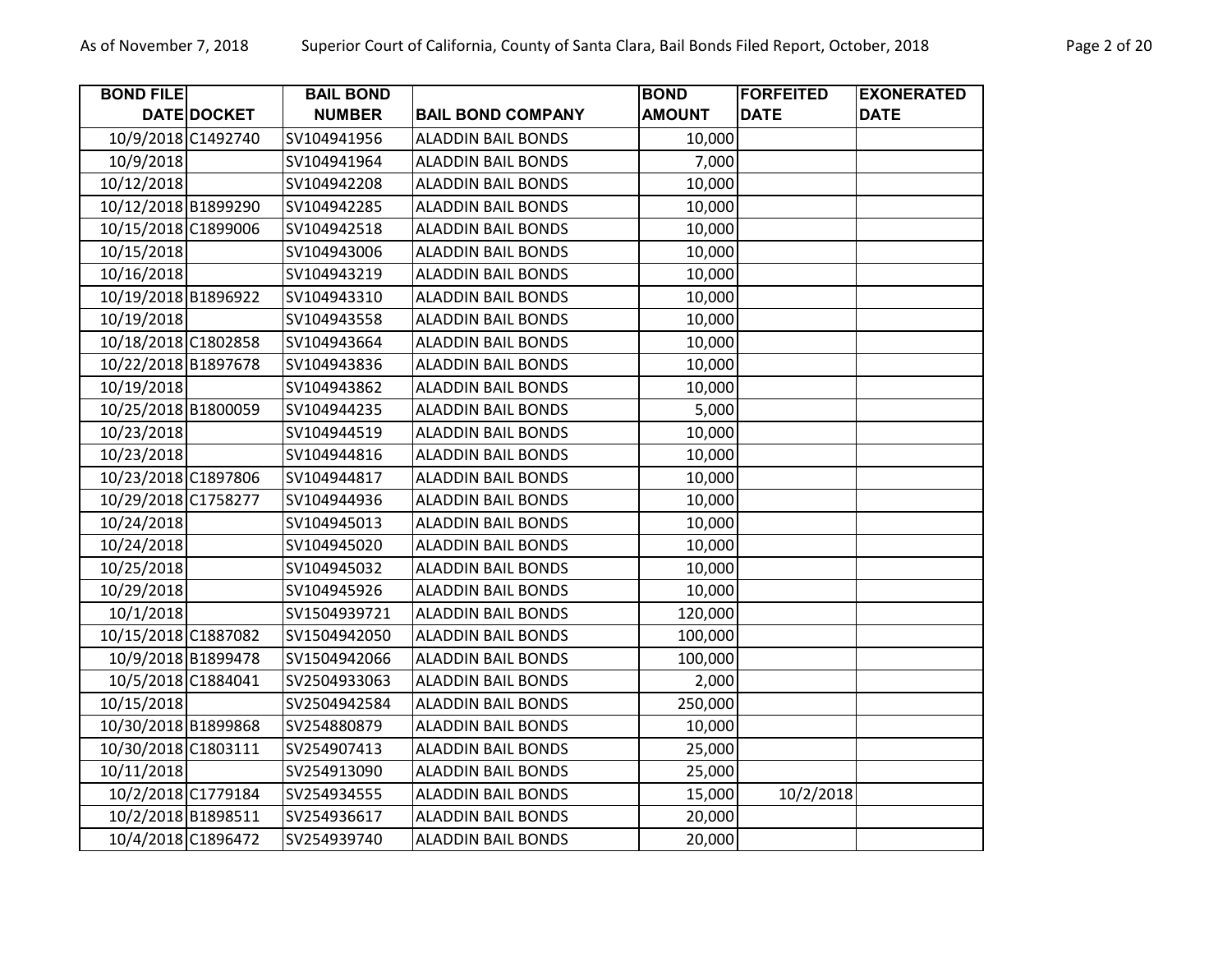| <b>BOND FILE</b>    |                    | <b>BAIL BOND</b> |                           | <b>BOND</b>   | <b>FORFEITED</b> | <b>EXONERATED</b> |
|---------------------|--------------------|------------------|---------------------------|---------------|------------------|-------------------|
|                     | DATE DOCKET        | <b>NUMBER</b>    | <b>BAIL BOND COMPANY</b>  | <b>AMOUNT</b> | <b>DATE</b>      | <b>DATE</b>       |
| 10/1/2018           |                    | SV254939753      | <b>ALADDIN BAIL BONDS</b> | 25,000        |                  |                   |
| 10/3/2018 B1899435  |                    | SV254939759      | <b>ALADDIN BAIL BONDS</b> | 15,000        |                  | 10/31/2018        |
| 10/1/2018           |                    | SV254939767      | <b>ALADDIN BAIL BONDS</b> | 25,000        |                  |                   |
| 10/1/2018 C1894904  |                    | SV254940053      | <b>ALADDIN BAIL BONDS</b> | 20,000        | 10/29/2018       |                   |
|                     | 10/4/2018 C1899050 | SV254940192      | <b>ALADDIN BAIL BONDS</b> | 10,000        |                  |                   |
| 10/1/2018           |                    | SV254940209      | <b>ALADDIN BAIL BONDS</b> | 25,000        |                  |                   |
|                     | 10/4/2018 C1898520 | SV254940487      | <b>ALADDIN BAIL BONDS</b> | 25,000        |                  |                   |
| 10/9/2018 F1766223  |                    | SV254940503      | <b>ALADDIN BAIL BONDS</b> | 16,000        |                  | 11/2/2018         |
| 10/10/2018 C1628872 |                    | SV254940507      | <b>ALADDIN BAIL BONDS</b> | 15,000        |                  |                   |
| 10/2/2018 C1895220  |                    | SV254940510      | <b>ALADDIN BAIL BONDS</b> | 15,000        |                  |                   |
|                     | 10/3/2018 C1484160 | SV254940539      | <b>ALADDIN BAIL BONDS</b> | 15,000        |                  |                   |
| 10/3/2018 C1888579  |                    | SV254940596      | <b>ALADDIN BAIL BONDS</b> | 20,000        |                  |                   |
| 10/12/2018 B1897979 |                    | SV254940675      | <b>ALADDIN BAIL BONDS</b> | 25,000        |                  |                   |
| 10/9/2018 F1870157  |                    | SV254940805      | <b>ALADDIN BAIL BONDS</b> | 16,000        |                  |                   |
| 10/4/2018           |                    | SV254940888      | <b>ALADDIN BAIL BONDS</b> | 25,000        |                  |                   |
|                     | 10/5/2018 C1888308 | SV254941087      | <b>ALADDIN BAIL BONDS</b> | 15,000        |                  |                   |
| 10/15/2018 C1897990 |                    | SV254941224      | <b>ALADDIN BAIL BONDS</b> | 20,000        |                  |                   |
| 10/9/2018           |                    | SV254941521      | <b>ALADDIN BAIL BONDS</b> | 15,000        |                  |                   |
| 10/11/2018          |                    | SV254941592      | <b>ALADDIN BAIL BONDS</b> | 25,000        |                  |                   |
|                     | 10/9/2018 C1768774 | SV254941603      | <b>ALADDIN BAIL BONDS</b> | 15,000        |                  |                   |
| 10/9/2018           |                    | SV254941663      | <b>ALADDIN BAIL BONDS</b> | 25,000        |                  |                   |
| 10/9/2018 F1871019  |                    | SV254941871      | <b>ALADDIN BAIL BONDS</b> | 25,000        |                  |                   |
| 10/11/2018 B1898693 |                    | SV254941938      | <b>ALADDIN BAIL BONDS</b> | 20,000        |                  |                   |
| 10/11/2018          |                    | SV254942201      | <b>ALADDIN BAIL BONDS</b> | 20,000        |                  |                   |
| 10/12/2018 C1802692 |                    | SV254942532      | <b>ALADDIN BAIL BONDS</b> | 10,000        | 10/17/2018       |                   |
| 10/23/2018 C1509843 |                    | SV254942756      | <b>ALADDIN BAIL BONDS</b> | 15,000        |                  |                   |
| 10/15/2018          |                    | SV254942822      | <b>ALADDIN BAIL BONDS</b> | 22,000        |                  |                   |
| 10/16/2018          |                    | SV254943124      | <b>ALADDIN BAIL BONDS</b> | 20,000        |                  |                   |
| 10/15/2018 C1800421 |                    | SV254943164      | <b>ALADDIN BAIL BONDS</b> | 15,000        | 10/23/2018       |                   |
| 10/16/2018          |                    | SV254943171      | <b>ALADDIN BAIL BONDS</b> | 25,000        |                  |                   |
| 10/16/2018          |                    | SV254943207      | <b>ALADDIN BAIL BONDS</b> | 16,000        |                  |                   |
| 10/19/2018 B1899360 |                    | SV254943334      | <b>ALADDIN BAIL BONDS</b> | 20,000        |                  |                   |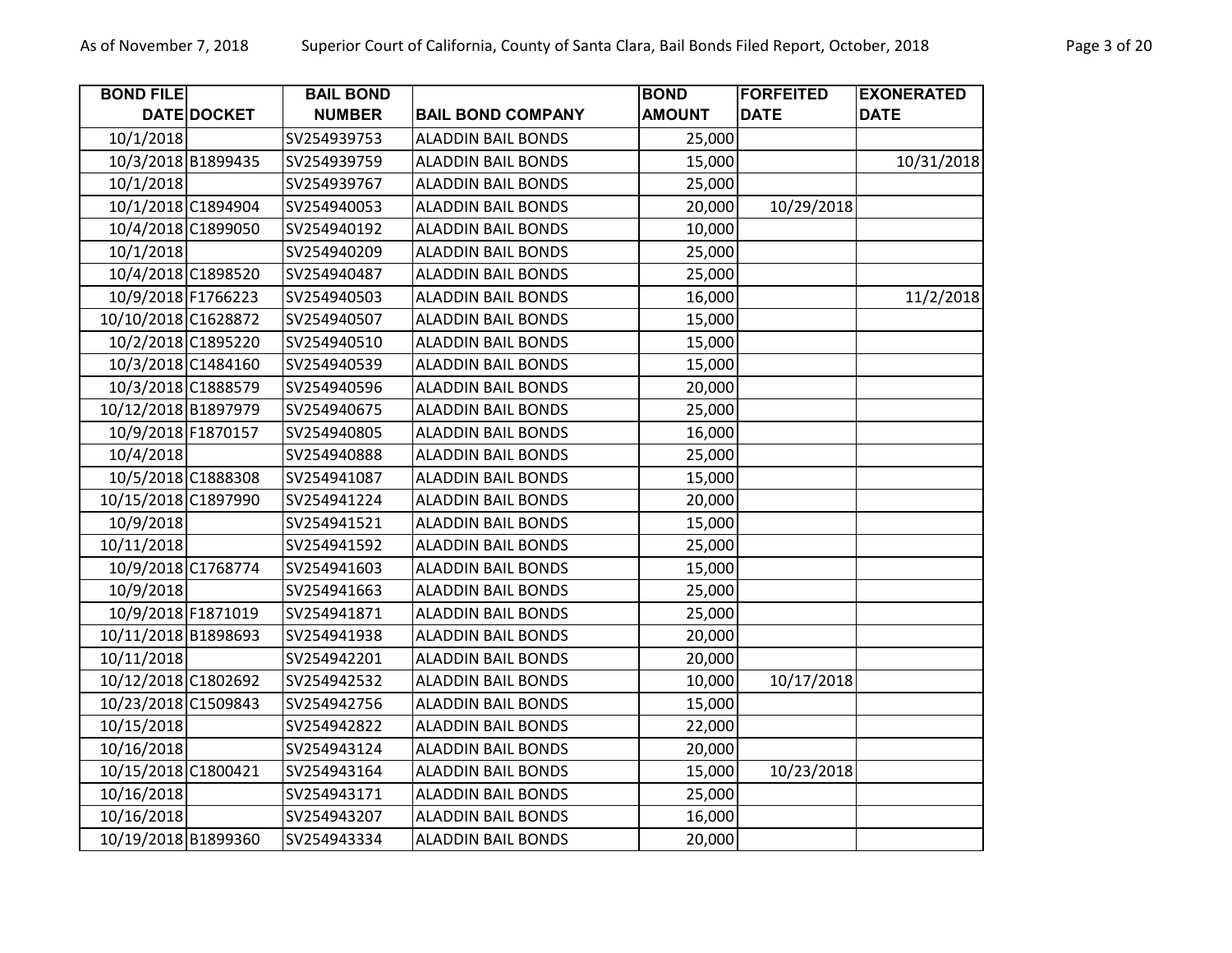| <b>BOND FILE</b>    |             | <b>BAIL BOND</b> |                           | <b>BOND</b>   | <b>FORFEITED</b> | <b>EXONERATED</b> |
|---------------------|-------------|------------------|---------------------------|---------------|------------------|-------------------|
|                     | DATE DOCKET | <b>NUMBER</b>    | <b>BAIL BOND COMPANY</b>  | <b>AMOUNT</b> | <b>DATE</b>      | <b>DATE</b>       |
| 10/16/2018          |             | SV254943338      | <b>ALADDIN BAIL BONDS</b> | 25,000        |                  |                   |
| 10/17/2018 C1884749 |             | SV254943404      | <b>ALADDIN BAIL BONDS</b> | 18,000        |                  |                   |
| 10/17/2018          |             | SV254943409      | <b>ALADDIN BAIL BONDS</b> | 25,000        |                  |                   |
| 10/18/2018          |             | SV254943516      | <b>ALADDIN BAIL BONDS</b> | 25,000        |                  |                   |
| 10/23/2018 C1897235 |             | SV254943705      | <b>ALADDIN BAIL BONDS</b> | 25,000        |                  |                   |
| 10/19/2018          |             | SV254943759      | <b>ALADDIN BAIL BONDS</b> | 25,000        |                  |                   |
| 10/22/2018 B1794970 |             | SV254943904      | <b>ALADDIN BAIL BONDS</b> | 15,000        |                  |                   |
| 10/19/2018 C1778662 |             | SV254943916      | <b>ALADDIN BAIL BONDS</b> | 15,000        |                  |                   |
| 10/22/2018 F1870578 |             | SV254943955      | <b>ALADDIN BAIL BONDS</b> | 25,000        |                  |                   |
| 10/23/2018          |             | SV254944405      | <b>ALADDIN BAIL BONDS</b> | 10,000        |                  |                   |
| 10/23/2018 F1870330 |             | SV254944723      | <b>ALADDIN BAIL BONDS</b> | 16,000        |                  |                   |
| 10/25/2018 C1899604 |             | SV254944894      | <b>ALADDIN BAIL BONDS</b> | 10,000        |                  |                   |
| 10/25/2018 C1765922 |             | SV254944988      | <b>ALADDIN BAIL BONDS</b> | 20,000        |                  |                   |
| 10/26/2018 B1898562 |             | SV254945333      | <b>ALADDIN BAIL BONDS</b> | 20,000        |                  |                   |
| 10/31/2018          |             | SV254945548      | <b>ALADDIN BAIL BONDS</b> | 25,000        |                  |                   |
| 10/30/2018 B1898483 |             | SV254945608      | <b>ALADDIN BAIL BONDS</b> | 15,000        |                  |                   |
| 10/29/2018 C1517541 |             | SV254945920      | <b>ALADDIN BAIL BONDS</b> | 15,000        |                  |                   |
| 10/29/2018          |             | SV254945965      | <b>ALADDIN BAIL BONDS</b> | 15,000        |                  |                   |
| 10/31/2018          |             | SV254946130      | <b>ALADDIN BAIL BONDS</b> | 25,000        |                  |                   |
| 10/31/2018 B1899986 |             | SV254946203      | <b>ALADDIN BAIL BONDS</b> | 21,000        |                  |                   |
| 10/30/2018          |             | SV254946270      | <b>ALADDIN BAIL BONDS</b> | 15,000        |                  |                   |
| 10/31/2018 C1775094 |             | SV254946383      | <b>ALADDIN BAIL BONDS</b> | 25,000        |                  |                   |
| 10/5/2018           |             | SV4941086        | <b>ALADDIN BAIL BONDS</b> | 5,000         |                  |                   |
| 10/15/2018          |             | SV504901925      | <b>ALADDIN BAIL BONDS</b> | 35,000        |                  |                   |
| 10/3/2018 C1771683  |             | SV504938014      | <b>ALADDIN BAIL BONDS</b> | 40,000        | 10/23/2018       |                   |
| 10/2/2018           |             | SV504939180      | <b>ALADDIN BAIL BONDS</b> | 26,000        |                  |                   |
| 10/3/2018           |             | SV504939709      | <b>ALADDIN BAIL BONDS</b> | 25,000        |                  |                   |
| 10/3/2018 B1899594  |             | SV504939973      | <b>ALADDIN BAIL BONDS</b> | 25,000        |                  |                   |
| 10/2/2018           |             | SV504940451      | <b>ALADDIN BAIL BONDS</b> | 25,000        |                  |                   |
| 10/10/2018 C9890798 |             | SV504940477      | <b>ALADDIN BAIL BONDS</b> | 50,000        |                  |                   |
| 10/9/2018 C1777255  |             | SV504941371      | <b>ALADDIN BAIL BONDS</b> | 20,000        |                  |                   |
| 10/9/2018           |             | SV504941640      | <b>ALADDIN BAIL BONDS</b> | 35,000        |                  |                   |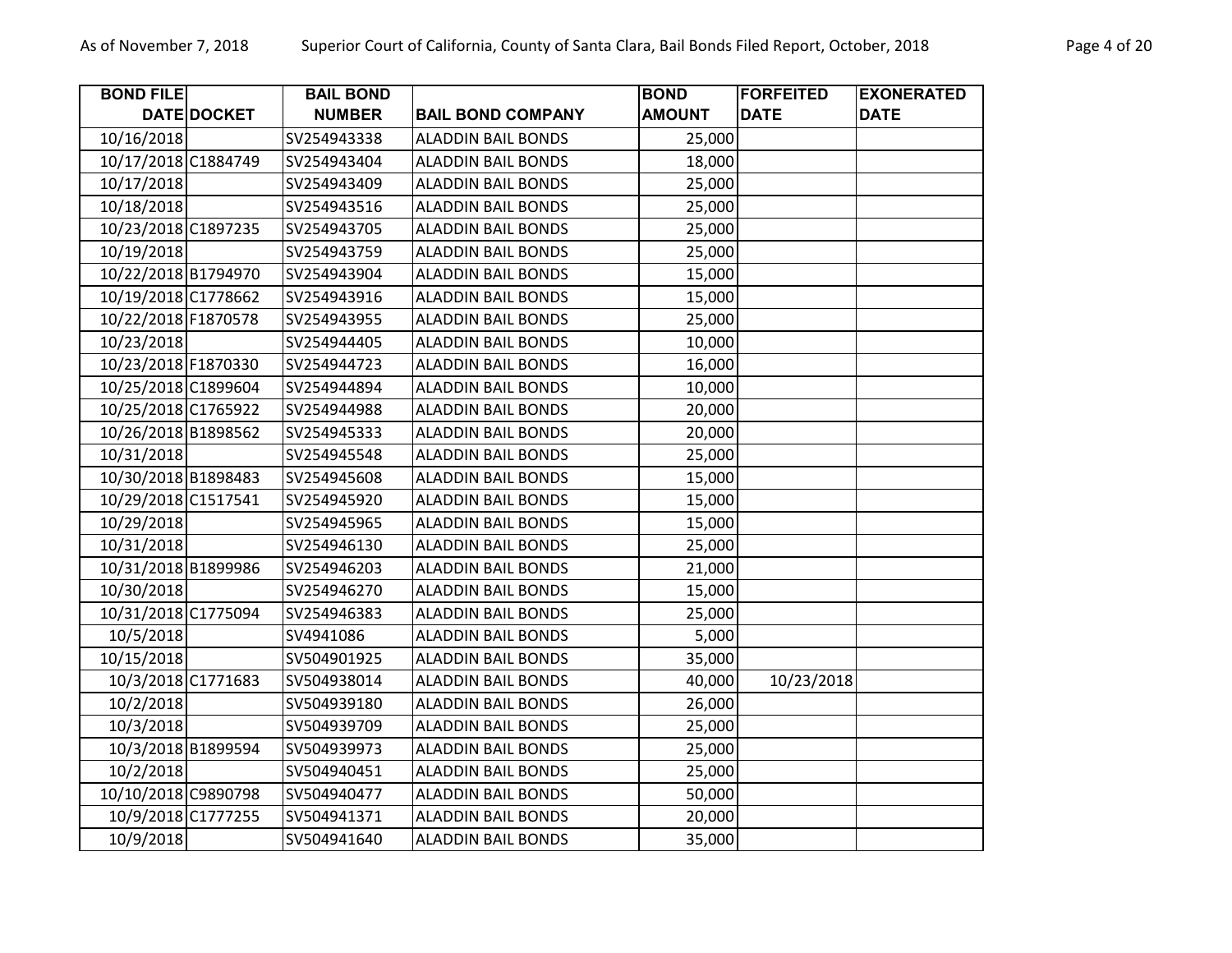| <b>BOND FILE</b>    |             | <b>BAIL BOND</b> |                           | <b>BOND</b>   | <b>FORFEITED</b> | <b>EXONERATED</b> |
|---------------------|-------------|------------------|---------------------------|---------------|------------------|-------------------|
|                     | DATE DOCKET | <b>NUMBER</b>    | <b>BAIL BOND COMPANY</b>  | <b>AMOUNT</b> | <b>DATE</b>      | <b>DATE</b>       |
| 10/9/2018           |             | SV504941642      | <b>ALADDIN BAIL BONDS</b> | 40,000        |                  |                   |
| 10/9/2018           |             | SV504941860      | <b>ALADDIN BAIL BONDS</b> | 26,250        |                  |                   |
| 10/10/2018          |             | SV504942105      | <b>ALADDIN BAIL BONDS</b> | 25,000        |                  |                   |
| 10/12/2018          |             | SV504942408      | <b>ALADDIN BAIL BONDS</b> | 35,000        |                  |                   |
| 10/22/2018 B1898406 |             | SV504942714      | <b>ALADDIN BAIL BONDS</b> | 30,000        |                  |                   |
| 10/15/2018          |             | SV504942734      | <b>ALADDIN BAIL BONDS</b> | 45,000        |                  |                   |
| 10/15/2018          |             | SV504942837      | <b>ALADDIN BAIL BONDS</b> | 20,000        |                  |                   |
| 10/15/2018 C1898992 |             | SV504942893      | <b>ALADDIN BAIL BONDS</b> | 50,000        |                  |                   |
| 10/17/2018          |             | SV504943075      | <b>ALADDIN BAIL BONDS</b> | 25,000        |                  |                   |
| 10/16/2018          |             | SV504943321      | <b>ALADDIN BAIL BONDS</b> | 50,000        |                  |                   |
| 10/16/2018 C1899643 |             | SV504943324      | <b>ALADDIN BAIL BONDS</b> | 35,000        |                  |                   |
| 10/16/2018 C1895367 |             | SV504943336      | <b>ALADDIN BAIL BONDS</b> | 35,000        |                  |                   |
| 10/19/2018          |             | SV504943384      | <b>ALADDIN BAIL BONDS</b> | 20,000        |                  |                   |
| 10/17/2018          |             | SV504943424      | <b>ALADDIN BAIL BONDS</b> | 15,000        |                  |                   |
| 10/22/2018          |             | SV504943808      | <b>ALADDIN BAIL BONDS</b> | 35,000        |                  |                   |
| 10/23/2018          |             | SV504944046      | <b>ALADDIN BAIL BONDS</b> | 36,000        |                  |                   |
| 10/25/2018 C1897858 |             | SV504944569      | <b>ALADDIN BAIL BONDS</b> | 30,000        |                  |                   |
| 10/23/2018          |             | SV504944635      | <b>ALADDIN BAIL BONDS</b> | 30,000        |                  |                   |
| 10/23/2018          |             | SV504944647      | <b>ALADDIN BAIL BONDS</b> | 25,000        |                  |                   |
| 10/23/2018 C1759178 |             | SV504944823      | <b>ALADDIN BAIL BONDS</b> | 30,000        |                  |                   |
| 10/25/2018          |             | SV504945138      | <b>ALADDIN BAIL BONDS</b> | 35,000        |                  |                   |
| 10/29/2018 F1869997 |             | SV504945266      | <b>ALADDIN BAIL BONDS</b> | 35,000        |                  |                   |
| 10/26/2018 C1896618 |             | SV504945342      | <b>ALADDIN BAIL BONDS</b> | 20,000        | 11/1/2018        |                   |
| 10/30/2018          |             | SV504945522      | <b>ALADDIN BAIL BONDS</b> | 30,000        |                  |                   |
| 10/30/2018          |             | SV504946059      | <b>ALADDIN BAIL BONDS</b> | 40,000        |                  |                   |
| 10/31/2018          |             | SV504946124      | <b>ALADDIN BAIL BONDS</b> | 50,000        |                  |                   |
| 10/31/2018          |             | SV504946213      | <b>ALADDIN BAIL BONDS</b> | 35,000        |                  |                   |
| 10/1/2018 C1897978  |             | SV54939789       | <b>ALADDIN BAIL BONDS</b> | 2,500         |                  |                   |
| 10/4/2018 C1897221  |             | SV54940862       | <b>ALADDIN BAIL BONDS</b> | 1,000         |                  |                   |
| 10/4/2018           |             | SV54940874       | <b>ALADDIN BAIL BONDS</b> | 5,000         |                  |                   |
| 10/4/2018           |             | SV54940905       | <b>ALADDIN BAIL BONDS</b> | 5,000         |                  |                   |
| 10/9/2018 C1887035  |             | SV54941300       | <b>ALADDIN BAIL BONDS</b> | 2,500         |                  |                   |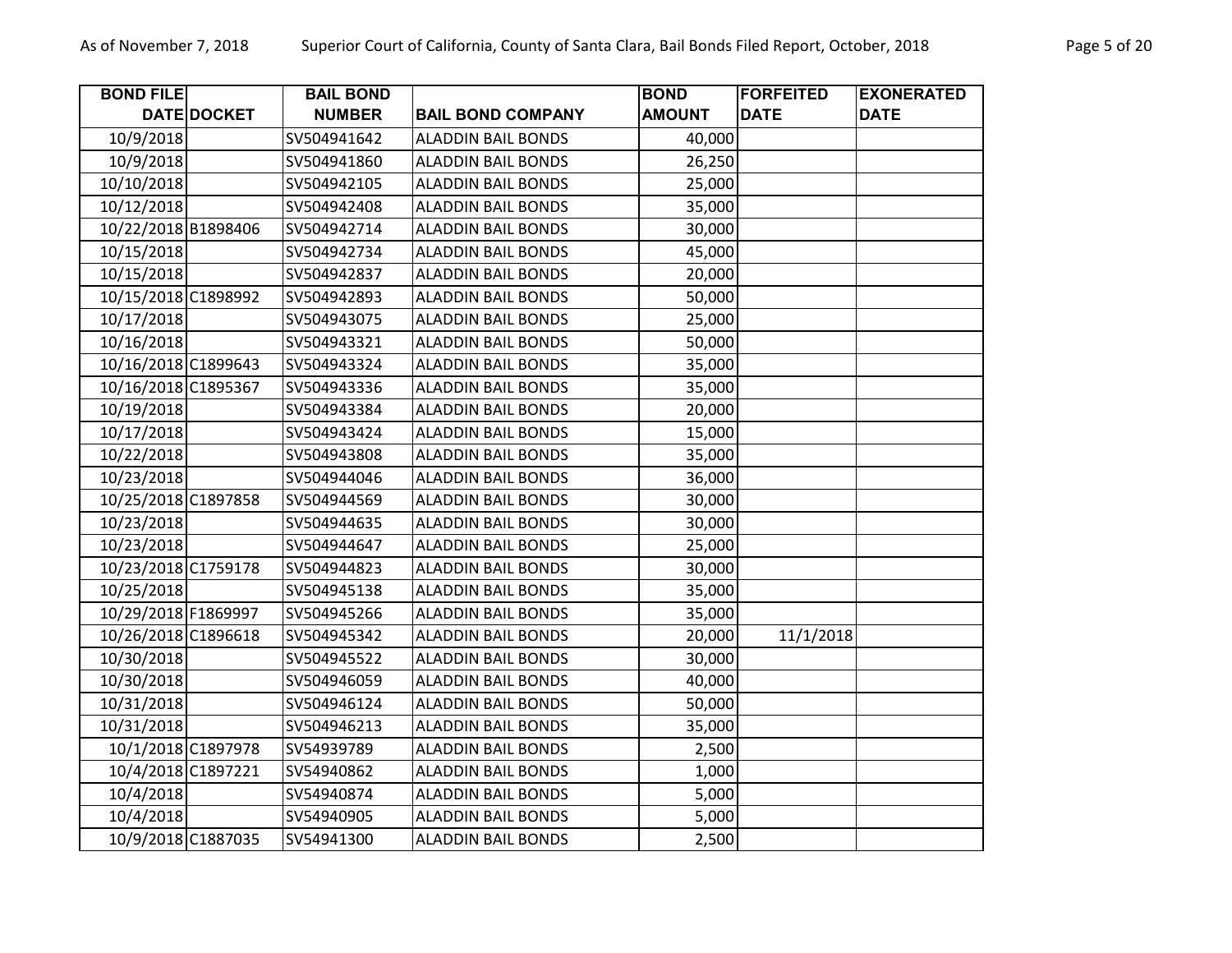| <b>BOND FILE</b>    |             | <b>BAIL BOND</b> |                                | <b>BOND</b>   | <b>FORFEITED</b> | <b>EXONERATED</b> |
|---------------------|-------------|------------------|--------------------------------|---------------|------------------|-------------------|
|                     | DATE DOCKET | <b>NUMBER</b>    | <b>BAIL BOND COMPANY</b>       | <b>AMOUNT</b> | <b>DATE</b>      | <b>DATE</b>       |
| 10/15/2018 C1899833 |             | SV54941510       | <b>ALADDIN BAIL BONDS</b>      | 5,000         |                  |                   |
| 10/9/2018 C1896914  |             | SV54941533       | <b>ALADDIN BAIL BONDS</b>      | 1,500         |                  | 10/18/2018        |
| 10/15/2018 C1897378 |             | SV54941553       | <b>ALADDIN BAIL BONDS</b>      | 5,000         |                  |                   |
| 10/11/2018 B1898930 |             | SV54941936       | <b>ALADDIN BAIL BONDS</b>      | 5,000         |                  |                   |
| 10/11/2018 B1898389 |             | SV54941937       | <b>ALADDIN BAIL BONDS</b>      | 3,000         |                  |                   |
| 10/10/2018          |             | SV54942119       | <b>ALADDIN BAIL BONDS</b>      | 5,000         |                  |                   |
| 10/15/2018 B1899206 |             | SV54942160       | <b>ALADDIN BAIL BONDS</b>      | 5,000         |                  |                   |
| 10/11/2018 C1802237 |             | SV54942323       | <b>ALADDIN BAIL BONDS</b>      | 5,000         |                  |                   |
| 10/15/2018 C1802854 |             | SV54942727       | <b>ALADDIN BAIL BONDS</b>      | 5,000         | 10/16/2018       |                   |
| 10/19/2018          |             | SV54942821       | <b>ALADDIN BAIL BONDS</b>      | 5,000         |                  |                   |
| 10/15/2018          |             | SV54943107       | <b>ALADDIN BAIL BONDS</b>      | 5,000         |                  |                   |
| 10/16/2018 C1801057 |             | SV54943260       | <b>ALADDIN BAIL BONDS</b>      | 5,000         |                  |                   |
| 10/17/2018 C1644824 |             | SV54943283       | <b>ALADDIN BAIL BONDS</b>      | 5,000         |                  |                   |
| 10/19/2018          |             | SV54943353       | <b>ALADDIN BAIL BONDS</b>      | 5,000         |                  |                   |
| 10/22/2018          |             | SV54943872       | <b>ALADDIN BAIL BONDS</b>      | 5,000         |                  |                   |
| 10/19/2018          |             | SV54943984       | <b>ALADDIN BAIL BONDS</b>      | 5,000         |                  |                   |
| 10/23/2018 C1802822 |             | SV54944149       | <b>ALADDIN BAIL BONDS</b>      | 1,000         |                  |                   |
| 10/23/2018 C1890744 |             | SV54944356       | <b>ALADDIN BAIL BONDS</b>      | 5,000         |                  |                   |
| 10/24/2018          |             | SV54944982       | <b>ALADDIN BAIL BONDS</b>      | 5,000         |                  |                   |
| 10/26/2018          |             | SV54945438       | <b>ALADDIN BAIL BONDS</b>      | 5,000         |                  |                   |
| 10/29/2018 C1777332 |             | SV54945630       | <b>ALADDIN BAIL BONDS</b>      | 2,000         |                  |                   |
| 10/29/2018 C1896106 |             | SV54945631       | <b>ALADDIN BAIL BONDS</b>      | 5,000         |                  |                   |
| 10/31/2018 C1889056 |             | SV54946378       | <b>ALADDIN BAIL BONDS</b>      | 5,000         |                  |                   |
| 10/31/2018 C1886012 |             | SV54946379       | <b>ALADDIN BAIL BONDS</b>      | 5,000         |                  |                   |
| 10/31/2018 C1895151 |             | SV54946415       | <b>ALADDIN BAIL BONDS</b>      | 5,000         |                  |                   |
| 10/31/2018 C1892017 |             | SV54946416       | <b>ALADDIN BAIL BONDS</b>      | 5,000         |                  |                   |
| 10/15/2018 C1802937 |             | AS100151124      | <b>ALICE CORTEZ BAIL BONDS</b> | 55,000        |                  |                   |
| 10/29/2018 C1894285 |             | AS100151774      | ALICE CORTEZ BAIL BONDS        | 75,000        |                  |                   |
| 10/2/2018           |             | AS15501253       | <b>ALICE CORTEZ BAIL BONDS</b> | 10,000        |                  |                   |
| 10/15/2018 F1868867 |             | AS25285697       | ALICE CORTEZ BAIL BONDS        | 20,000        |                  | 11/2/2018         |
| 10/16/2018          |             | AS25285698       | ALICE CORTEZ BAIL BONDS        | 25,000        |                  |                   |
| 10/30/2018          |             | AS25285699       | <b>ALICE CORTEZ BAIL BONDS</b> | 25,000        |                  |                   |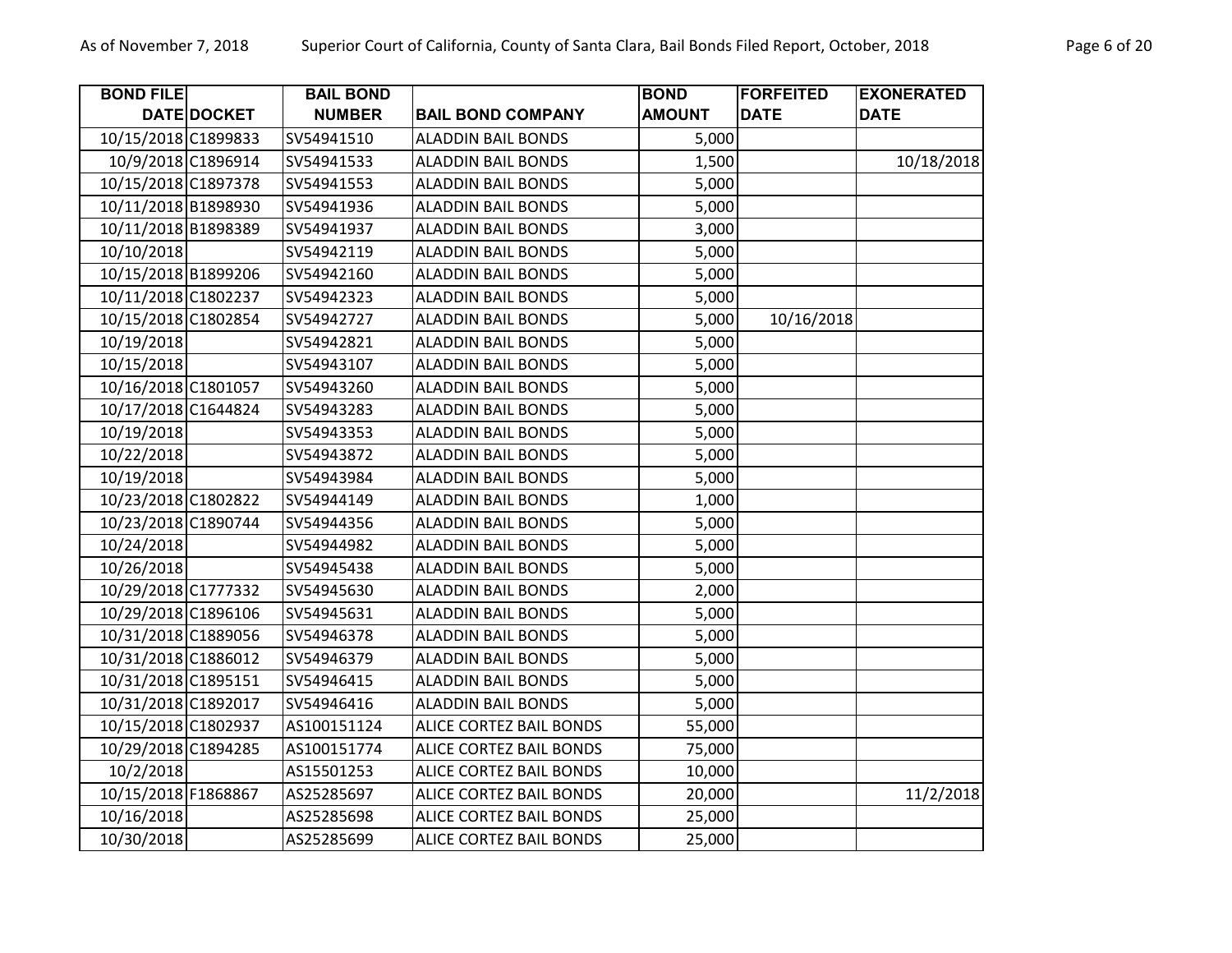| <b>BOND FILE</b>    |             | <b>BAIL BOND</b> |                                | <b>BOND</b>   | <b>FORFEITED</b> | <b>EXONERATED</b> |
|---------------------|-------------|------------------|--------------------------------|---------------|------------------|-------------------|
|                     | DATE DOCKET | <b>NUMBER</b>    | <b>BAIL BOND COMPANY</b>       | <b>AMOUNT</b> | <b>DATE</b>      | <b>DATE</b>       |
| 10/9/2018 F1868381  |             | AS50210693       | <b>ALICE CORTEZ BAIL BONDS</b> | 50,000        |                  |                   |
| 10/19/2018 F1870619 |             | AS51212629       | <b>ALICE CORTEZ BAIL BONDS</b> | 1,000         |                  |                   |
| 10/9/2018           |             |                  | 5113797064 ALL PRO BAIL BONDS  | 10,000        |                  |                   |
| 10/25/2018 B1899779 |             |                  | 5113989171 ALL PRO BAIL BONDS  | 10,000        |                  |                   |
| 10/3/2018 C1801527  |             |                  | 5200209906 ALL PRO BAIL BONDS  | 325,000       |                  |                   |
| 10/25/2018 C1895189 |             |                  | 5273153496 ALL PRO BAIL BONDS  | 25,000        |                  |                   |
| 10/9/2018           |             |                  | 5273212870 ALL PRO BAIL BONDS  | 25,000        |                  |                   |
| 10/15/2018 B1898731 |             |                  | 5273304425 ALL PRO BAIL BONDS  | 20,000        |                  |                   |
| 10/22/2018 B1899246 |             |                  | 5273304438 ALL PRO BAIL BONDS  | 25,000        |                  |                   |
| 10/15/2018 C1651177 |             |                  | 5273304441 ALL PRO BAIL BONDS  | 10,000        |                  |                   |
| 10/5/2018 C1775580  |             |                  | 5552072294 ALL PRO BAIL BONDS  | 50,000        |                  |                   |
| 10/25/2018 C1898499 |             |                  | 5803352803 ALL PRO BAIL BONDS  | 5,000         |                  |                   |
| 10/30/2018 C1899827 |             |                  | 5803352832 ALL PRO BAIL BONDS  | 5,000         |                  |                   |
| 10/23/2018          |             |                  | 5803426078 ALL PRO BAIL BONDS  | 5,000         |                  |                   |
| 10/11/2018 C1647515 |             |                  | 6.00913E+12 ALL PRO BAIL BONDS | 30,000        |                  |                   |
| 10/3/2018 C1512989  |             |                  | 6.01016E+12 ALL PRO BAIL BONDS | 30,000        | 11/1/2018        |                   |
| 10/30/2018 B1792003 |             |                  | 6.01019E+12 ALL PRO BAIL BONDS | 20,000        |                  |                   |
| 10/1/2018 C1801688  |             |                  | 6.01611E+12 ALL PRO BAIL BONDS | 12,000        | 10/15/2018       |                   |
| 10/23/2018          |             |                  | 6.01611E+12 ALL PRO BAIL BONDS | 2,000         |                  |                   |
| 10/19/2018 C1895685 |             |                  | 6.01611E+12 ALL PRO BAIL BONDS | 10,000        |                  |                   |
| 10/23/2018          |             |                  | 6.01611E+12 ALL PRO BAIL BONDS | 11,000        |                  |                   |
| 10/2/2018           |             |                  | 6.01611E+12 ALL PRO BAIL BONDS | 25,000        |                  |                   |
| 10/23/2018          |             |                  | 6.01611E+12 ALL PRO BAIL BONDS | 5,000         |                  |                   |
| 10/25/2018          |             |                  | 6.01612E+12 ALL PRO BAIL BONDS | 10,000        |                  |                   |
| 10/9/2018 C1648419  |             |                  | 6.01612E+12 ALL PRO BAIL BONDS | 85,000        |                  |                   |
| 10/4/2018           |             |                  | 6.01612E+12 ALL PRO BAIL BONDS | 25,000        |                  |                   |
| 10/31/2018 C1899685 |             |                  | 6.01612E+12 ALL PRO BAIL BONDS | 80,000        |                  |                   |
| 10/3/2018 C1894696  |             |                  | 6.01612E+12 ALL PRO BAIL BONDS | 6,000         |                  |                   |
| 10/11/2018 C1802265 |             |                  | 6.01612E+12 ALL PRO BAIL BONDS | 10,000        |                  |                   |
| 10/15/2018          |             |                  | 6.01612E+12 ALL PRO BAIL BONDS | 50,000        |                  |                   |
| 10/23/2018          |             |                  | 6.01612E+12 ALL PRO BAIL BONDS | 25,000        |                  |                   |
| 10/31/2018          |             |                  | 6.01612E+12 ALL PRO BAIL BONDS | 30,000        |                  |                   |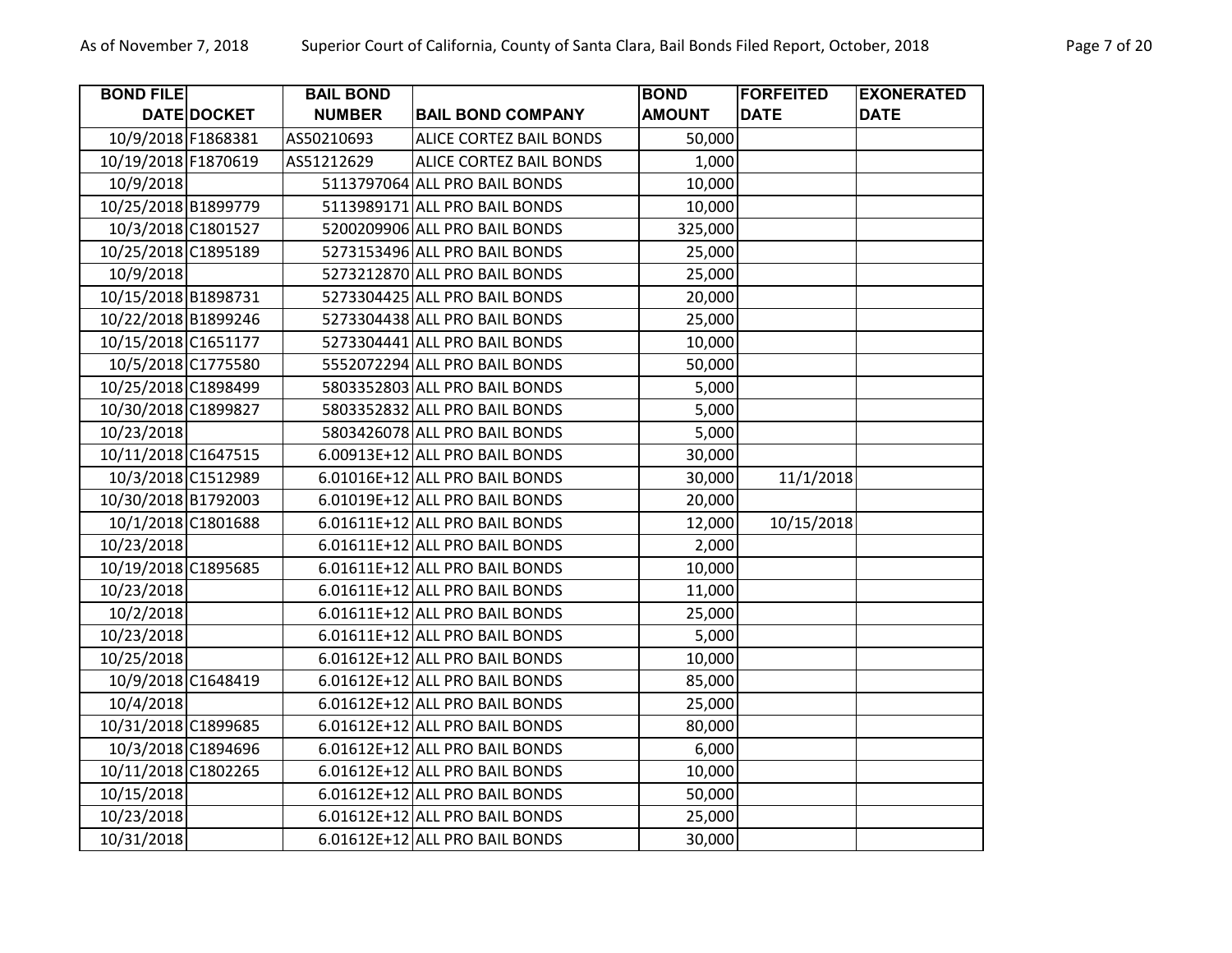| <b>BOND FILE</b>    |             | <b>BAIL BOND</b> |                                | <b>BOND</b>   | <b>FORFEITED</b><br><b>DATE</b> | <b>EXONERATED</b><br><b>DATE</b> |
|---------------------|-------------|------------------|--------------------------------|---------------|---------------------------------|----------------------------------|
|                     | DATE DOCKET | <b>NUMBER</b>    | <b>BAIL BOND COMPANY</b>       | <b>AMOUNT</b> |                                 |                                  |
| 10/9/2018           |             |                  | 6.01612E+12 ALL PRO BAIL BONDS | 25,000        |                                 |                                  |
| 10/2/2018 C1898558  |             |                  | 6.01613E+12 ALL PRO BAIL BONDS | 20,000        |                                 |                                  |
| 10/2/2018 C1896260  |             |                  | 6.01613E+12 ALL PRO BAIL BONDS | 10,000        |                                 |                                  |
| 10/10/2018 C1893989 |             |                  | 6.01613E+12 ALL PRO BAIL BONDS | 10,000        |                                 |                                  |
| 10/23/2018          |             |                  | 6.01613E+12 ALL PRO BAIL BONDS | 10,000        |                                 |                                  |
| 10/15/2018 C1802822 |             |                  | 6.01613E+12 ALL PRO BAIL BONDS | 35,000        |                                 |                                  |
| 10/10/2018 C1801682 |             |                  | 6.01613E+12 ALL PRO BAIL BONDS | 5,000         |                                 |                                  |
| 10/31/2018          |             |                  | 6.01613E+12 ALL PRO BAIL BONDS | 21,000        |                                 |                                  |
| 10/3/2018           |             |                  | 6.01613E+12 ALL PRO BAIL BONDS | 50,000        |                                 |                                  |
| 10/19/2018          |             |                  | 6.01613E+12 ALL PRO BAIL BONDS | 25,000        |                                 |                                  |
| 10/11/2018          |             |                  | 6.01613E+12 ALL PRO BAIL BONDS | 10,000        |                                 |                                  |
| 10/9/2018           |             |                  | 6.01613E+12 ALL PRO BAIL BONDS | 10,000        |                                 |                                  |
| 10/30/2018 F1870752 |             |                  | 6.01613E+12 ALL PRO BAIL BONDS | 25,000        |                                 |                                  |
| 10/26/2018          |             |                  | 6.01613E+12 ALL PRO BAIL BONDS | 11,000        |                                 |                                  |
| 10/23/2018          |             |                  | 6.01614E+12 ALL PRO BAIL BONDS | 35,000        |                                 |                                  |
| 10/3/2018           |             |                  | 6.01614E+12 ALL PRO BAIL BONDS | 10,000        |                                 |                                  |
| 10/24/2018 C1882986 |             |                  | 6.01614E+12 ALL PRO BAIL BONDS | 15,000        |                                 |                                  |
| 10/9/2018 C1898852  |             |                  | 6.01614E+12 ALL PRO BAIL BONDS | 11,000        |                                 |                                  |
| 10/10/2018 C1802798 |             |                  | 6.01614E+12 ALL PRO BAIL BONDS | 30,000        |                                 |                                  |
| 10/1/2018           |             |                  | 6.01614E+12 ALL PRO BAIL BONDS | 10,000        |                                 |                                  |
| 10/10/2018 C1895199 |             |                  | 6.01614E+12 ALL PRO BAIL BONDS | 5,000         |                                 |                                  |
| 10/15/2018 C1802984 |             |                  | 6.01614E+12 ALL PRO BAIL BONDS | 40,000        |                                 |                                  |
| 10/2/2018 C1895732  |             |                  | 6.01614E+12 ALL PRO BAIL BONDS | 20,000        |                                 |                                  |
| 10/19/2018 B1899275 |             |                  | 6.01614E+12 ALL PRO BAIL BONDS | 10,000        |                                 |                                  |
| 10/3/2018           |             |                  | 6.01614E+12 ALL PRO BAIL BONDS | 50,000        |                                 |                                  |
| 10/26/2018          |             |                  | 6.01614E+12 ALL PRO BAIL BONDS | 25,000        |                                 |                                  |
| 10/30/2018 F1870757 |             |                  | 6.01615E+12 ALL PRO BAIL BONDS | 50,000        |                                 |                                  |
| 10/9/2018 F1869266  |             |                  | 6.01615E+12 ALL PRO BAIL BONDS | 40,000        |                                 |                                  |
| 10/23/2018 F1870477 |             |                  | 6.01615E+12 ALL PRO BAIL BONDS | 25,000        |                                 |                                  |
| 10/2/2018           |             |                  | 6.01615E+12 ALL PRO BAIL BONDS | 8,500         |                                 |                                  |
| 10/29/2018          |             |                  | 6.01615E+12 ALL PRO BAIL BONDS | 10,000        |                                 |                                  |
| 10/23/2018          |             |                  | 6.01615E+12 ALL PRO BAIL BONDS | 40,000        |                                 |                                  |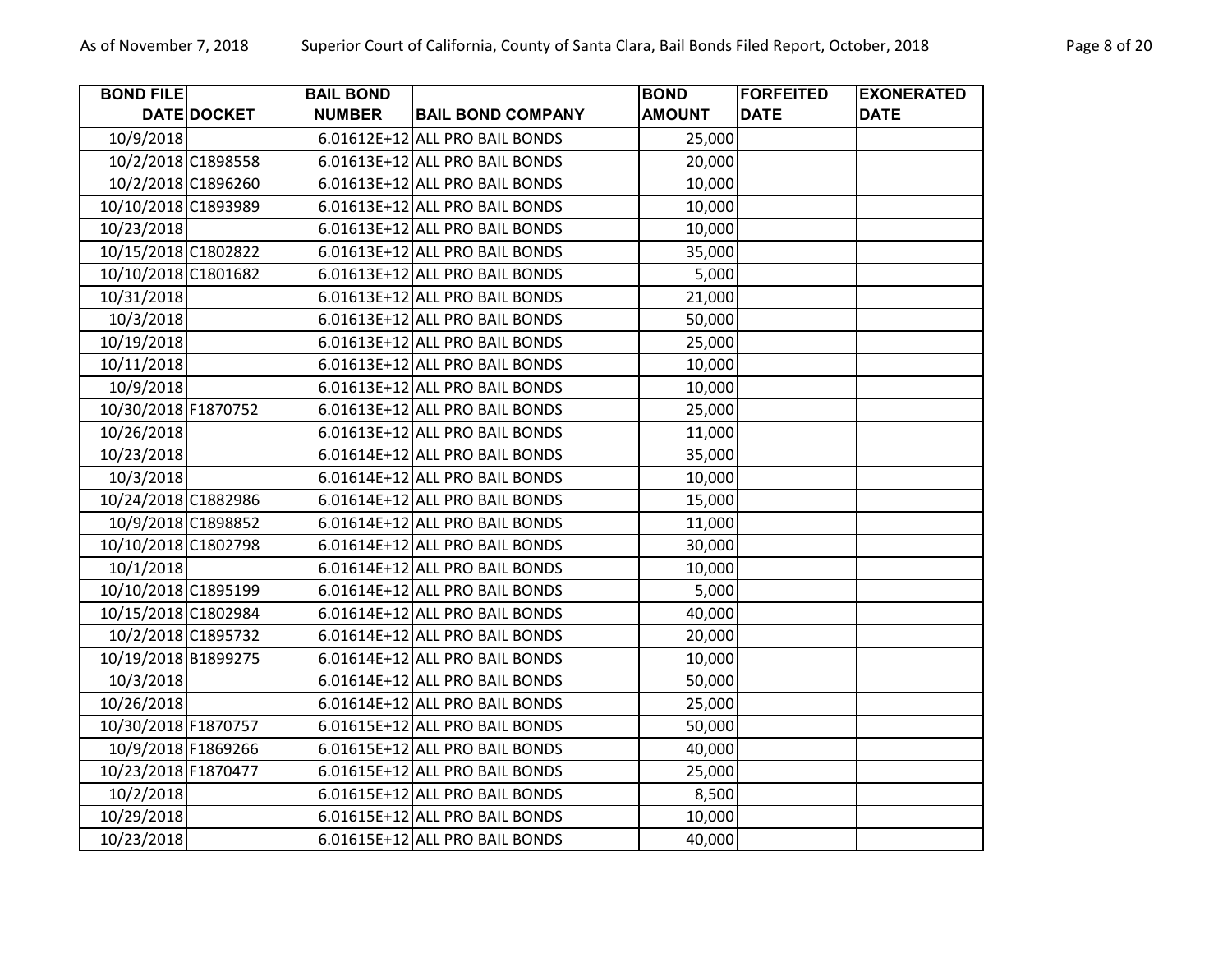| <b>BOND FILE</b>    |             | <b>BAIL BOND</b> |                                | <b>BOND</b>   | <b>FORFEITED</b> | <b>EXONERATED</b> |
|---------------------|-------------|------------------|--------------------------------|---------------|------------------|-------------------|
|                     | DATE DOCKET | <b>NUMBER</b>    | <b>BAIL BOND COMPANY</b>       | <b>AMOUNT</b> | <b>DATE</b>      | <b>DATE</b>       |
| 10/11/2018 C1899685 |             |                  | 6.01615E+12 ALL PRO BAIL BONDS | 70,000        |                  |                   |
| 10/15/2018 C1897392 |             |                  | 6.01615E+12 ALL PRO BAIL BONDS | 25,000        |                  |                   |
| 10/15/2018 C1802984 |             |                  | 6.01615E+12 ALL PRO BAIL BONDS | 40,000        |                  |                   |
| 10/23/2018 C1777433 |             |                  | 6.01615E+12 ALL PRO BAIL BONDS | 10,000        |                  |                   |
| 10/1/2018           |             |                  | 6.01616E+12 ALL PRO BAIL BONDS | 5,000         |                  |                   |
| 10/9/2018 F1869987  |             |                  | 6.01616E+12 ALL PRO BAIL BONDS | 110,000       |                  |                   |
| 10/5/2018           |             |                  | 6.01616E+12 ALL PRO BAIL BONDS | 10,000        |                  |                   |
| 10/23/2018          |             |                  | 6.01616E+12 ALL PRO BAIL BONDS | 250,000       |                  |                   |
| 10/23/2018          |             |                  | 6.01616E+12 ALL PRO BAIL BONDS | 15,000        |                  |                   |
| 10/19/2018 C1896880 |             |                  | 6.01616E+12 ALL PRO BAIL BONDS | 10,000        |                  |                   |
| 10/25/2018          |             |                  | 6.01616E+12 ALL PRO BAIL BONDS | 25,000        |                  |                   |
| 10/3/2018 B1899710  |             |                  | 6.01616E+12 ALL PRO BAIL BONDS | 15,000        |                  |                   |
| 10/30/2018 C1895126 |             |                  | 6.01616E+12 ALL PRO BAIL BONDS | 5,000         |                  |                   |
| 10/9/2018 C1516444  |             |                  | 6.01616E+12 ALL PRO BAIL BONDS | 75,000        |                  |                   |
| 10/25/2018 C1801194 |             |                  | 6.01616E+12 ALL PRO BAIL BONDS | 50,000        |                  |                   |
| 10/25/2018 B1899792 |             |                  | 6.01616E+12 ALL PRO BAIL BONDS | 40,000        |                  |                   |
| 10/11/2018 B1899684 |             |                  | 6.01616E+12 ALL PRO BAIL BONDS | 15,000        |                  |                   |
| 10/15/2018 C1894187 |             |                  | 6.01617E+12 ALL PRO BAIL BONDS | 5,000         |                  |                   |
| 10/9/2018           |             |                  | 6.01617E+12 ALL PRO BAIL BONDS | 20,000        |                  |                   |
| 10/9/2018 F1870231  |             |                  | 6.01617E+12 ALL PRO BAIL BONDS | 5,000         |                  |                   |
| 10/22/2018 B1897641 |             |                  | 6.01617E+12 ALL PRO BAIL BONDS | 50,000        |                  |                   |
| 10/30/2018 C1802851 |             |                  | 6.01617E+12 ALL PRO BAIL BONDS | 100,000       |                  |                   |
| 10/19/2018 B1897539 |             |                  | 6.01617E+12 ALL PRO BAIL BONDS | 25,000        |                  |                   |
| 10/11/2018 F1867990 |             |                  | 6.01617E+12 ALL PRO BAIL BONDS | 35,000        |                  |                   |
| 10/12/2018          |             |                  | 6.01617E+12 ALL PRO BAIL BONDS | 10,000        |                  |                   |
| 10/23/2018          |             |                  | 6.01617E+12 ALL PRO BAIL BONDS | 13,250        |                  |                   |
| 10/22/2018 F1870513 |             |                  | 6.01617E+12 ALL PRO BAIL BONDS | 16,000        |                  |                   |
| 10/9/2018           |             |                  | 6.01618E+12 ALL PRO BAIL BONDS | 10,000        |                  |                   |
| 10/10/2018 B1897394 |             |                  | 6.01618E+12 ALL PRO BAIL BONDS | 15,000        |                  |                   |
| 10/23/2018          |             |                  | 6.01618E+12 ALL PRO BAIL BONDS | 25,000        |                  |                   |
| 10/10/2018 C1896199 |             |                  | 6.01618E+12 ALL PRO BAIL BONDS | 5,000         |                  |                   |
| 10/3/2018 C1889660  |             |                  | 6.01618E+12 ALL PRO BAIL BONDS | 25,000        |                  |                   |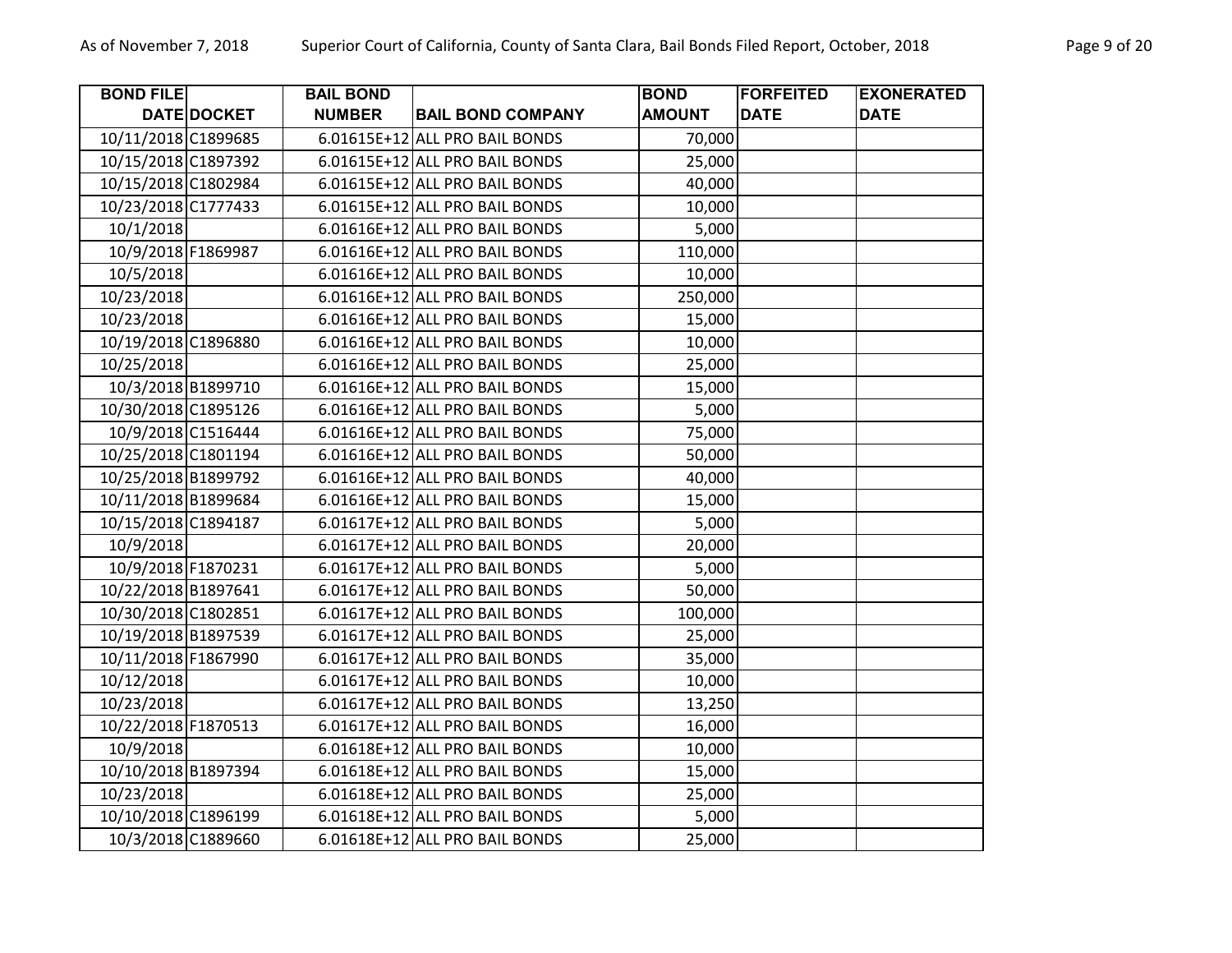| <b>BOND FILE</b>    |                    | <b>BAIL BOND</b> |                                   | <b>BOND</b>   | <b>FORFEITED</b> | <b>EXONERATED</b> |
|---------------------|--------------------|------------------|-----------------------------------|---------------|------------------|-------------------|
|                     | DATE DOCKET        | <b>NUMBER</b>    | <b>BAIL BOND COMPANY</b>          | <b>AMOUNT</b> | <b>DATE</b>      | <b>DATE</b>       |
|                     | 10/2/2018 C1896307 |                  | 6.01618E+12 ALL PRO BAIL BONDS    | 5,000         |                  |                   |
| 10/31/2018 C1801278 |                    |                  | 6.01618E+12 ALL PRO BAIL BONDS    | 110,000       |                  |                   |
|                     | 10/4/2018 C1896126 |                  | 6.01618E+12 ALL PRO BAIL BONDS    | 10,000        |                  |                   |
| 10/26/2018          |                    |                  | 6.01618E+12 ALL PRO BAIL BONDS    | 32,000        |                  |                   |
|                     | 10/3/2018 C1893010 |                  | 6.01618E+12 ALL PRO BAIL BONDS    | 5,000         |                  |                   |
|                     | 10/2/2018 C1895456 |                  | 6.01618E+12 ALL PRO BAIL BONDS    | 15,000        |                  |                   |
|                     | 10/5/2018 C1899623 |                  | 6.01618E+12 ALL PRO BAIL BONDS    | 25,000        |                  |                   |
| 10/5/2018           |                    |                  | 6.01618E+12 ALL PRO BAIL BONDS    | 5,000         |                  |                   |
| 10/15/2018          |                    |                  | 6.01618E+12 ALL PRO BAIL BONDS    | 25,000        |                  |                   |
| 10/15/2018          |                    |                  | 6.01618E+12 ALL PRO BAIL BONDS    | 10,000        |                  |                   |
| 10/23/2018          |                    |                  | 6.01618E+12 ALL PRO BAIL BONDS    | 25,000        |                  |                   |
| 10/1/2018           |                    |                  | 6.01618E+12 ALL PRO BAIL BONDS    | 25,000        |                  |                   |
| 10/10/2018          |                    |                  | 6.01619E+12 ALL PRO BAIL BONDS    | 15,000        |                  |                   |
| 10/17/2018          |                    |                  | 6.01619E+12 ALL PRO BAIL BONDS    | 5,000         |                  |                   |
| 10/19/2018 B1899019 |                    |                  | 6.01619E+12 ALL PRO BAIL BONDS    | 50,000        |                  |                   |
| 10/12/2018          |                    | IS30K224805      | <b>AMIGO BAIL BONDS</b>           | 25,000        |                  |                   |
| 10/15/2018 B1800056 |                    | IS30K224847      | <b>AMIGO BAIL BONDS</b>           | 12,000        |                  |                   |
| 10/1/2018           |                    | IS50K138120      | <b>AMIGO BAIL BONDS</b>           | 10,000        |                  |                   |
| 10/29/2018          |                    |                  | 5273054270 ANGEL LOPEZ BAIL BONDS | 20,000        |                  |                   |
| 10/25/2018 B1800080 |                    | T10050700029     | <b>BAD BOYS BAIL BONDS</b>        | 55,000        |                  |                   |
| 10/11/2018 B1899980 |                    | T10050707547     | <b>BAD BOYS BAIL BONDS</b>        | 55,000        |                  |                   |
| 10/15/2018          |                    | T10050712982     | <b>BAD BOYS BAIL BONDS</b>        | 10,000        |                  |                   |
| 10/11/2018 F1870126 |                    | T10050713058     | <b>BAD BOYS BAIL BONDS</b>        | 70,000        |                  |                   |
| 10/12/2018          |                    | T10050720061     | <b>BAD BOYS BAIL BONDS</b>        | 51,000        |                  |                   |
| 10/12/2018 C1630628 |                    | T10050720063     | <b>BAD BOYS BAIL BONDS</b>        | 75,000        |                  |                   |
| 10/16/2018          |                    | T10050720064     | <b>BAD BOYS BAIL BONDS</b>        | 10,000        |                  |                   |
| 10/9/2018           |                    | T10050720065     | <b>BAD BOYS BAIL BONDS</b>        | 60,000        |                  |                   |
| 10/15/2018 C1898996 |                    | T10050720097     | <b>BAD BOYS BAIL BONDS</b>        | 50,000        |                  |                   |
|                     | 10/2/2018 F1870985 | T10050720107     | <b>BAD BOYS BAIL BONDS</b>        | 80,000        |                  |                   |
|                     | 10/4/2018 C1897200 | T10050720108     | <b>BAD BOYS BAIL BONDS</b>        | 60,000        |                  |                   |
| 10/2/2018 F1764645  |                    | T10050720114     | <b>BAD BOYS BAIL BONDS</b>        | 100,000       |                  | 10/30/2018        |
| 10/9/2018           |                    | T10050720122     | <b>BAD BOYS BAIL BONDS</b>        | 95,000        |                  |                   |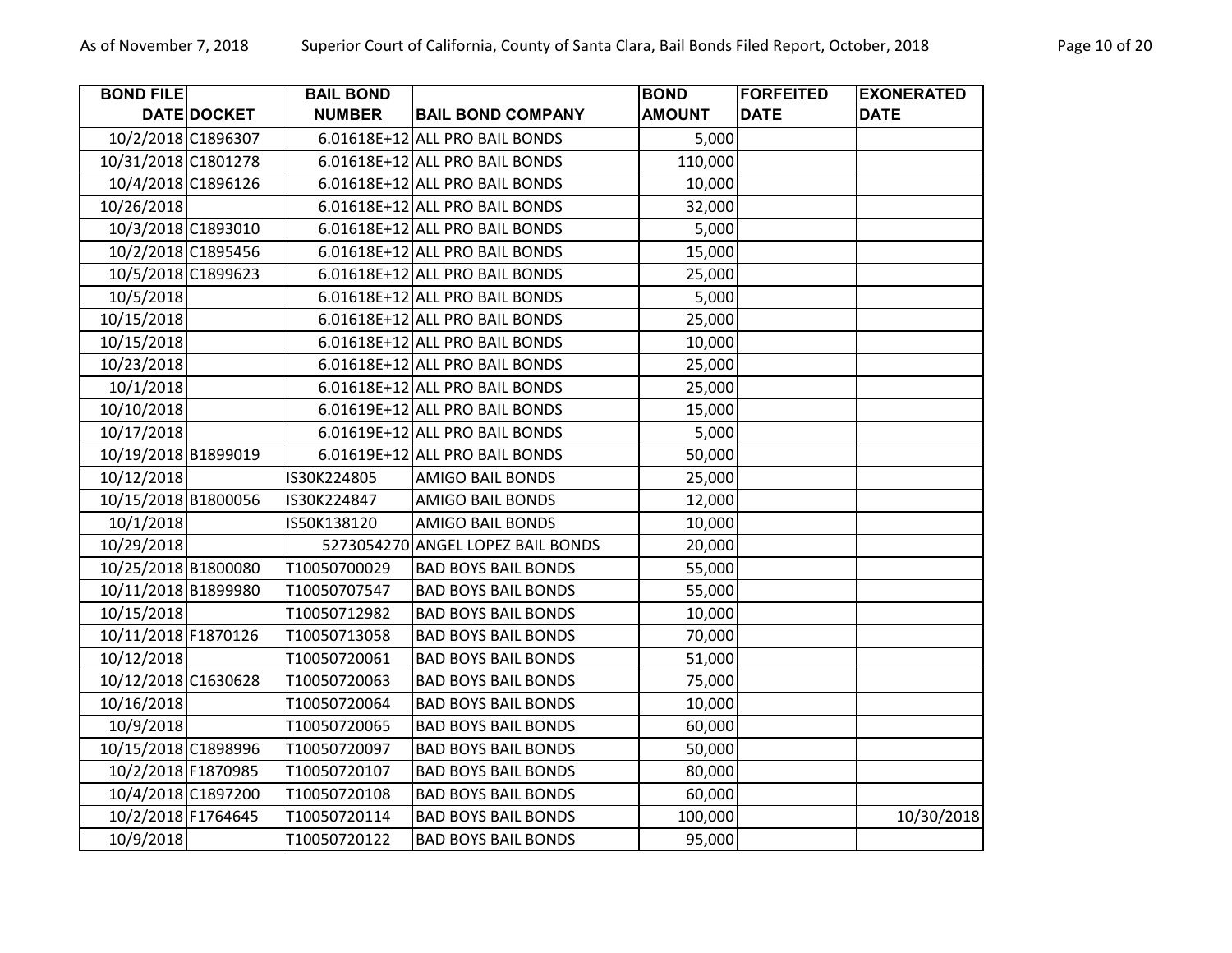| <b>BOND FILE</b>    |                    | <b>BAIL BOND</b> |                            | <b>BOND</b>   | <b>FORFEITED</b> | <b>EXONERATED</b> |
|---------------------|--------------------|------------------|----------------------------|---------------|------------------|-------------------|
|                     | DATE DOCKET        | <b>NUMBER</b>    | <b>BAIL BOND COMPANY</b>   | <b>AMOUNT</b> | <b>DATE</b>      | <b>DATE</b>       |
| 10/9/2018 C1801719  |                    | T10050720123     | <b>BAD BOYS BAIL BONDS</b> | 52,000        | 11/1/2018        |                   |
| 10/9/2018           |                    | T10050720147     | <b>BAD BOYS BAIL BONDS</b> | 60,000        |                  |                   |
| 10/30/2018 C1804532 |                    | T10050720510     | <b>BAD BOYS BAIL BONDS</b> | 60,000        |                  |                   |
| 10/23/2018          |                    | T10050720544     | <b>BAD BOYS BAIL BONDS</b> | 61,000        |                  |                   |
| 10/25/2018          |                    | T10050720545     | <b>BAD BOYS BAIL BONDS</b> | 85,000        |                  |                   |
| 10/29/2018          |                    | T10050720555     | <b>BAD BOYS BAIL BONDS</b> | 65,000        |                  |                   |
| 10/26/2018 B1800151 |                    | T1050707786      | <b>BAD BOYS BAIL BONDS</b> | 3,000         |                  |                   |
| 10/30/2018          |                    | T1050707825      | <b>BAD BOYS BAIL BONDS</b> | 10,000        |                  |                   |
| 10/9/2018           |                    | T1050709583      | <b>BAD BOYS BAIL BONDS</b> | 10,000        |                  |                   |
| 10/23/2018 C1899255 |                    | T1050710706      | <b>BAD BOYS BAIL BONDS</b> | 10,000        | 10/25/2018       |                   |
| 10/9/2018 C1895982  |                    | T1050712980      | <b>BAD BOYS BAIL BONDS</b> | 10,000        | 11/1/2018        |                   |
| 10/15/2018          |                    | T1050712983      | <b>BAD BOYS BAIL BONDS</b> | 10,000        |                  |                   |
| 10/16/2018 C1778509 |                    | T1050712984      | <b>BAD BOYS BAIL BONDS</b> | 10,000        |                  |                   |
| 10/23/2018 C1896528 |                    | T1050713182      | <b>BAD BOYS BAIL BONDS</b> | 10,000        |                  |                   |
| 10/23/2018 C1897289 |                    | T1050713270      | <b>BAD BOYS BAIL BONDS</b> | 10,000        | 10/25/2018       |                   |
| 10/31/2018          |                    | T1050717859      | <b>BAD BOYS BAIL BONDS</b> | 5,000         |                  |                   |
| 10/29/2018          |                    | T1050721585      | <b>BAD BOYS BAIL BONDS</b> | 10,000        |                  |                   |
| 10/10/2018 C1774789 |                    | T25050721007     | <b>BAD BOYS BAIL BONDS</b> | 200,000       |                  |                   |
| 10/30/2018          |                    | T2550715148      | <b>BAD BOYS BAIL BONDS</b> | 20,000        |                  |                   |
| 10/31/2018 C1650294 |                    | T2550715279      | <b>BAD BOYS BAIL BONDS</b> | 20,000        |                  |                   |
| 10/2/2018 F1869849  |                    | T2550715950      | <b>BAD BOYS BAIL BONDS</b> | 25,000        |                  | 11/2/2018         |
| 10/23/2018 B1899824 |                    | T2550715951      | <b>BAD BOYS BAIL BONDS</b> | 25,000        |                  |                   |
| 10/9/2018           |                    | T2550716025      | <b>BAD BOYS BAIL BONDS</b> | 15,000        |                  |                   |
| 10/15/2018 C1899067 |                    | T2550716026      | <b>BAD BOYS BAIL BONDS</b> | 20,000        |                  |                   |
|                     | 10/9/2018 C1888403 | T2550716869      | <b>BAD BOYS BAIL BONDS</b> | 25,000        | 11/1/2018        |                   |
| 10/5/2018 B1898279  |                    | T2550716871      | <b>BAD BOYS BAIL BONDS</b> | 20,000        |                  | 10/5/2018         |
| 10/5/2018           |                    | T2550716872      | <b>BAD BOYS BAIL BONDS</b> | 25,000        |                  |                   |
| 10/2/2018           |                    | T2550717012      | <b>BAD BOYS BAIL BONDS</b> | 25,000        |                  |                   |
| 10/4/2018           |                    | T2550717043      | <b>BAD BOYS BAIL BONDS</b> | 15,000        |                  |                   |
|                     | 10/3/2018 C1896693 | T2550717090      | <b>BAD BOYS BAIL BONDS</b> | 15,000        |                  |                   |
|                     | 10/4/2018 B1897336 | T2550717091      | <b>BAD BOYS BAIL BONDS</b> | 20,000        |                  |                   |
|                     | 10/3/2018 B1897079 | T2550717092      | <b>BAD BOYS BAIL BONDS</b> | 20,000        |                  |                   |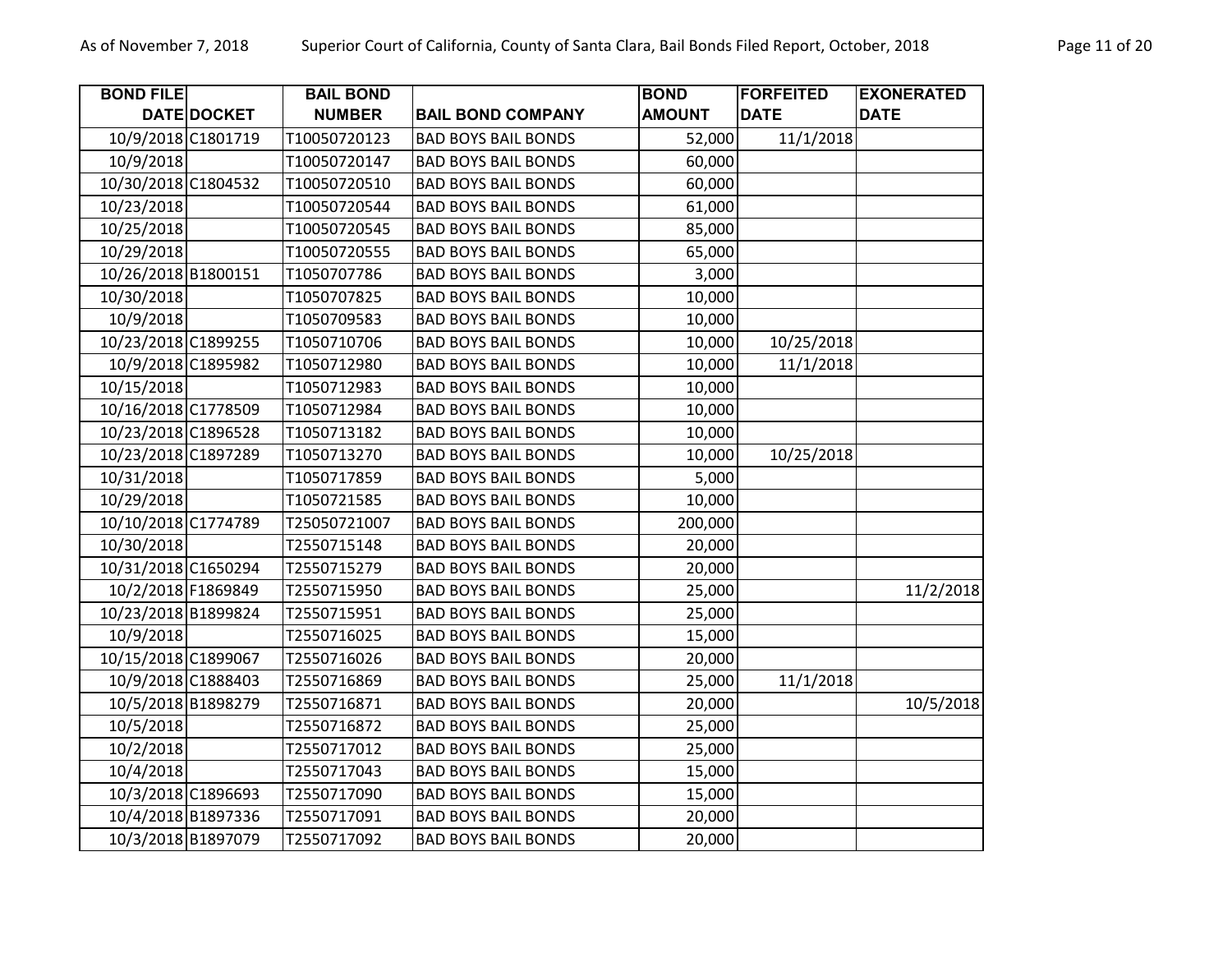| <b>BOND FILE</b>    |                    | <b>BAIL BOND</b> |                            | <b>BOND</b>   | <b>FORFEITED</b> | <b>EXONERATED</b> |
|---------------------|--------------------|------------------|----------------------------|---------------|------------------|-------------------|
|                     | DATE DOCKET        | <b>NUMBER</b>    | <b>BAIL BOND COMPANY</b>   | <b>AMOUNT</b> | <b>DATE</b>      | <b>DATE</b>       |
| 10/4/2018           |                    | T2550717094      | <b>BAD BOYS BAIL BONDS</b> | 15,000        |                  |                   |
| 10/4/2018           |                    | T2550717095      | <b>BAD BOYS BAIL BONDS</b> | 10,000        |                  |                   |
| 10/19/2018 C1765550 |                    | T2550717285      | <b>BAD BOYS BAIL BONDS</b> | 20,000        |                  |                   |
| 10/15/2018 C1772821 |                    | T2550717286      | <b>BAD BOYS BAIL BONDS</b> | 15,000        |                  |                   |
| 10/15/2018 C1497329 |                    | T2550717287      | <b>BAD BOYS BAIL BONDS</b> | 25,000        |                  |                   |
| 10/16/2018          |                    | T2550717379      | <b>BAD BOYS BAIL BONDS</b> | 11,000        |                  |                   |
| 10/18/2018          |                    | T2550717380      | <b>BAD BOYS BAIL BONDS</b> | 25,000        |                  |                   |
| 10/29/2018 C1803780 |                    | T2550717381      | <b>BAD BOYS BAIL BONDS</b> | 11,000        |                  |                   |
| 10/29/2018 C1804169 |                    | T2550717439      | <b>BAD BOYS BAIL BONDS</b> | 25,000        |                  |                   |
| 10/29/2018          |                    | T2550717440      | <b>BAD BOYS BAIL BONDS</b> | 25,000        |                  |                   |
| 10/25/2018          |                    | T2550717441      | <b>BAD BOYS BAIL BONDS</b> | 18,000        |                  |                   |
| 10/23/2018 C1893639 |                    | T2550717442      | <b>BAD BOYS BAIL BONDS</b> | 15,000        |                  |                   |
| 10/23/2018          |                    | T2550717486      | <b>BAD BOYS BAIL BONDS</b> | 10,000        |                  |                   |
| 10/19/2018 B1790181 |                    | T2550717487      | <b>BAD BOYS BAIL BONDS</b> | 15,000        |                  |                   |
| 10/19/2018          |                    | T2550717488      | <b>BAD BOYS BAIL BONDS</b> | 25,000        |                  |                   |
| 10/19/2018          |                    | T2550717489      | <b>BAD BOYS BAIL BONDS</b> | 11,000        |                  |                   |
| 10/16/2018          |                    | T2550717490      | <b>BAD BOYS BAIL BONDS</b> | 25,000        |                  |                   |
| 10/9/2018 C1892297  |                    | T2550717491      | <b>BAD BOYS BAIL BONDS</b> | 25,000        |                  |                   |
| 10/15/2018 C1899606 |                    | T2550717492      | <b>BAD BOYS BAIL BONDS</b> | 10,000        |                  |                   |
|                     | 10/1/2018 C1650063 | T2550717513      | <b>BAD BOYS BAIL BONDS</b> | 15,000        |                  |                   |
| 10/3/2018           |                    | T2550717514      | <b>BAD BOYS BAIL BONDS</b> | 10,000        |                  |                   |
| 10/15/2018 C1899047 |                    | T2550717515      | <b>BAD BOYS BAIL BONDS</b> | 5,000         |                  |                   |
| 10/1/2018           |                    | T2550717516      | <b>BAD BOYS BAIL BONDS</b> | 25,000        |                  |                   |
| 10/25/2018 C1800795 |                    | T50050721252     | <b>BAD BOYS BAIL BONDS</b> | 150,000       |                  |                   |
|                     | 10/9/2018 F1869540 | T50050721258     | <b>BAD BOYS BAIL BONDS</b> | 170,000       |                  |                   |
|                     | 10/4/2018 C1899636 | T5050718315      | <b>BAD BOYS BAIL BONDS</b> | 50,000        |                  |                   |
| 10/10/2018 C1897330 |                    | T5050718316      | <b>BAD BOYS BAIL BONDS</b> | 50,000        | 10/17/2018       |                   |
| 10/3/2018           |                    | T5050718317      | <b>BAD BOYS BAIL BONDS</b> | 50,000        |                  |                   |
|                     | 10/9/2018 C1899358 | T5050718402      | <b>BAD BOYS BAIL BONDS</b> | 36,000        |                  |                   |
| 10/25/2018 BB938160 |                    | T5050718447      | <b>BAD BOYS BAIL BONDS</b> | 50,000        |                  |                   |
| 10/23/2018 C1800611 |                    | T5050718448      | <b>BAD BOYS BAIL BONDS</b> | 35,000        |                  |                   |
| 10/16/2018 B1895853 |                    | T5050718449      | <b>BAD BOYS BAIL BONDS</b> | 50,000        |                  |                   |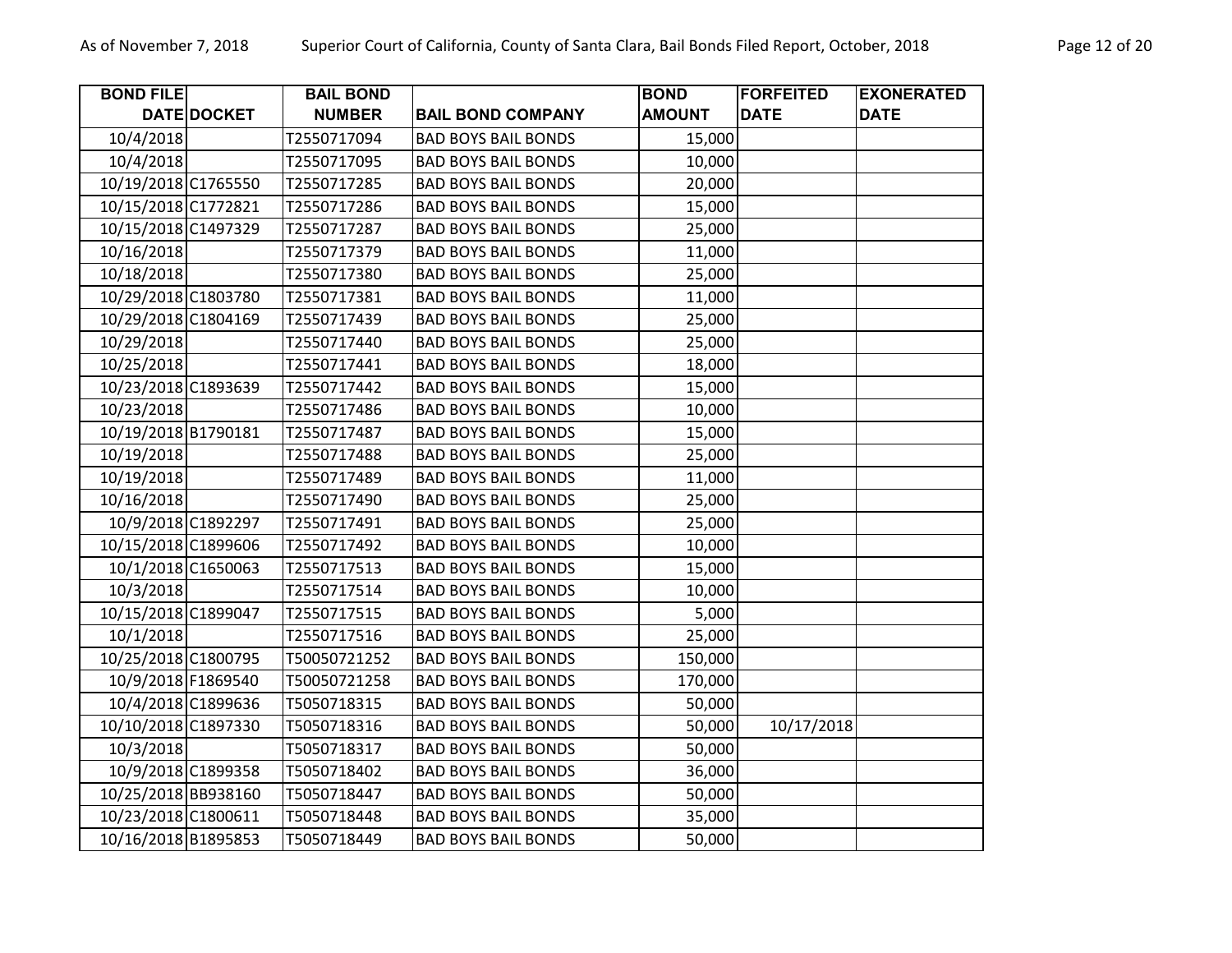| <b>BOND FILE</b>    |             | <b>BAIL BOND</b> |                                    | <b>BOND</b>   | <b>FORFEITED</b> | <b>EXONERATED</b> |
|---------------------|-------------|------------------|------------------------------------|---------------|------------------|-------------------|
|                     | DATE DOCKET | <b>NUMBER</b>    | <b>BAIL BOND COMPANY</b>           | <b>AMOUNT</b> | <b>DATE</b>      | <b>DATE</b>       |
| 10/15/2018 B1899646 |             | T5050718451      | <b>BAD BOYS BAIL BONDS</b>         | 50,000        |                  |                   |
| 10/9/2018           |             | T5050718452      | <b>BAD BOYS BAIL BONDS</b>         | 50,000        |                  |                   |
| 10/30/2018 C1773208 |             | T5050718562      | <b>BAD BOYS BAIL BONDS</b>         | 26,000        |                  |                   |
| 10/9/2018           |             | T5050718633      | <b>BAD BOYS BAIL BONDS</b>         | 25,000        |                  |                   |
| 10/11/2018          |             | T5050719137      | <b>BAD BOYS BAIL BONDS</b>         | 30,000        |                  |                   |
| 10/16/2018 C1891504 |             | T5050719259      | <b>BAD BOYS BAIL BONDS</b>         | 35,000        |                  |                   |
| 10/23/2018 C1764484 |             | T5050719309      | <b>BAD BOYS BAIL BONDS</b>         | 40,000        |                  |                   |
| 10/19/2018 C1899874 |             | T5050719311      | <b>BAD BOYS BAIL BONDS</b>         | 45,000        |                  |                   |
| 10/25/2018          |             | T5050719499      | <b>BAD BOYS BAIL BONDS</b>         | 26,000        |                  |                   |
| 10/1/2018 C1893546  |             | T5050719510      | <b>BAD BOYS BAIL BONDS</b>         | 30,000        | 10/29/2018       |                   |
| 10/9/2018           |             | T550686143       | <b>BAD BOYS BAIL BONDS</b>         | 5,000         |                  |                   |
| 10/9/2018 C1777218  |             | T550686144       | <b>BAD BOYS BAIL BONDS</b>         | 1,000         |                  |                   |
| 10/10/2018 C1899601 |             | T550692710       | <b>BAD BOYS BAIL BONDS</b>         | 5,000         |                  |                   |
| 10/23/2018 C1896530 |             | T550701817       | <b>BAD BOYS BAIL BONDS</b>         | 5,000         |                  |                   |
| 10/15/2018 C1802239 |             | T550701819       | <b>BAD BOYS BAIL BONDS</b>         | 2,000         |                  |                   |
| 10/4/2018 C1899034  |             | B514503044       | <b>BAIL BOND MADE EASY</b>         | 15,000        |                  |                   |
| 10/25/2018 C1800779 |             | B114216309       | <b>BAIL BONDS MADE EASY</b>        | 10,000        |                  |                   |
| 10/11/2018 F1870161 |             |                  | 5105769211 BAIL HOTLINE BAIL BONDS | 100,000       |                  |                   |
| 10/9/2018 C1801894  |             |                  | 5105770330 BAIL HOTLINE BAIL BONDS | 70,000        |                  |                   |
| 10/3/2018 B1899669  |             |                  | 5105770666 BAIL HOTLINE BAIL BONDS | 56,000        |                  |                   |
| 10/5/2018 C1884515  |             |                  | 5105770806 BAIL HOTLINE BAIL BONDS | 95,000        |                  |                   |
| 10/9/2018 C1898223  |             |                  | 5105770835 BAIL HOTLINE BAIL BONDS | 25,000        |                  |                   |
| 10/5/2018 C1802116  |             |                  | 5105787563 BAIL HOTLINE BAIL BONDS | 85,000        |                  |                   |
| 10/1/2018 C1899355  |             |                  | 5105794684 BAIL HOTLINE BAIL BONDS | 70,000        |                  |                   |
| 10/9/2018 C1897679  |             |                  | 5105805166 BAIL HOTLINE BAIL BONDS | 75,000        |                  |                   |
| 10/11/2018          |             |                  | 5105805179 BAIL HOTLINE BAIL BONDS | 25,000        |                  |                   |
| 10/15/2018 C1800974 |             |                  | 5105805182 BAIL HOTLINE BAIL BONDS | 75,000        |                  |                   |
| 10/31/2018          |             |                  | 5105805559 BAIL HOTLINE BAIL BONDS | 100,000       |                  |                   |
| 10/4/2018 F1870166  |             |                  | 5114019682 BAIL HOTLINE BAIL BONDS | 10,000        |                  |                   |
| 10/29/2018 C1888031 |             |                  | 5114019934 BAIL HOTLINE BAIL BONDS | 10,000        |                  |                   |
| 10/10/2018 C1898017 |             |                  | 5114020152 BAIL HOTLINE BAIL BONDS | 6,000         | 11/1/2018        |                   |
| 10/3/2018 C1892391  |             |                  | 5114020277 BAIL HOTLINE BAIL BONDS | 10,000        |                  |                   |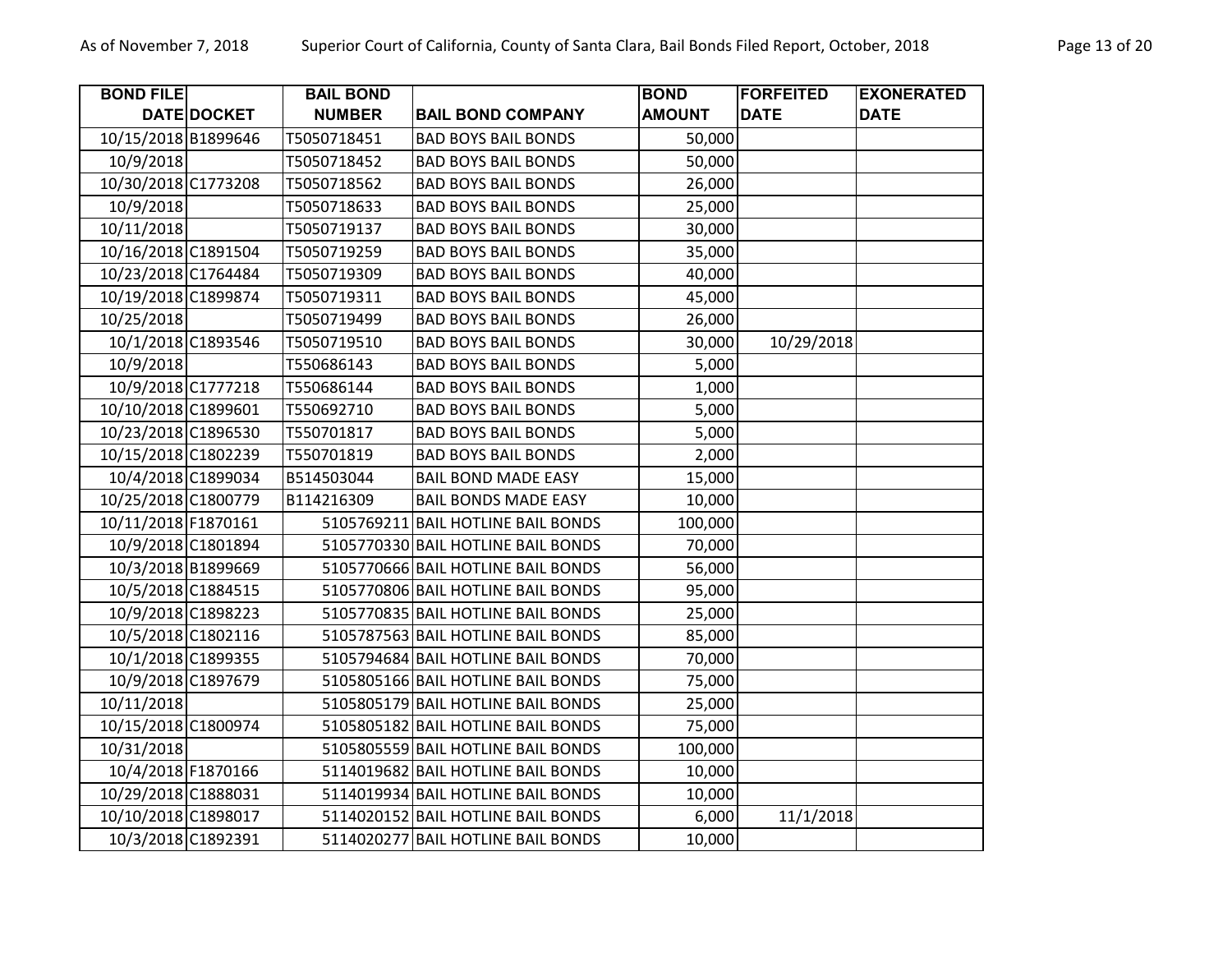| <b>BOND FILE</b>    |                    | <b>BAIL BOND</b> |                                    | <b>BOND</b>   | <b>FORFEITED</b> | <b>EXONERATED</b> |
|---------------------|--------------------|------------------|------------------------------------|---------------|------------------|-------------------|
|                     | DATE DOCKET        | <b>NUMBER</b>    | <b>BAIL BOND COMPANY</b>           | <b>AMOUNT</b> | <b>DATE</b>      | <b>DATE</b>       |
|                     | 10/9/2018 C1802247 |                  | 5114024543 BAIL HOTLINE BAIL BONDS | 11,000        |                  |                   |
|                     | 10/9/2018 C1884226 |                  | 5114025409 BAIL HOTLINE BAIL BONDS | 10,000        |                  |                   |
| 10/10/2018 B1898150 |                    |                  | 5114025425 BAIL HOTLINE BAIL BONDS | 10,000        |                  |                   |
| 10/5/2018 C1893784  |                    |                  | 5114025438 BAIL HOTLINE BAIL BONDS | 11,000        |                  | 10/16/2018        |
| 10/11/2018          |                    |                  | 5114039420 BAIL HOTLINE BAIL BONDS | 10,000        |                  |                   |
| 10/15/2018 C1894651 |                    |                  | 5114039433 BAIL HOTLINE BAIL BONDS | 10,000        |                  |                   |
| 10/29/2018          |                    |                  | 5114039462 BAIL HOTLINE BAIL BONDS | 6,000         |                  |                   |
| 10/23/2018 C1801038 |                    |                  | 5114039475 BAIL HOTLINE BAIL BONDS | 10,000        |                  |                   |
|                     | 10/1/2018 C1893887 |                  | 5150144911 BAIL HOTLINE BAIL BONDS | 136,000       | 10/30/2018       |                   |
| 10/19/2018 C1802924 |                    |                  | 5150145257 BAIL HOTLINE BAIL BONDS | 102,000       |                  |                   |
| 10/3/2018 C1896348  |                    |                  | 5273215602 BAIL HOTLINE BAIL BONDS | 25,000        |                  |                   |
| 10/29/2018 C1891857 |                    |                  | 5273216360 BAIL HOTLINE BAIL BONDS | 15,000        |                  |                   |
|                     | 10/9/2018 C1802246 |                  | 5273225117 BAIL HOTLINE BAIL BONDS | 15,000        |                  |                   |
| 10/3/2018 F1868802  |                    |                  | 5273225120 BAIL HOTLINE BAIL BONDS | 20,000        |                  |                   |
| 10/4/2018 C1898169  |                    |                  | 5273225146 BAIL HOTLINE BAIL BONDS | 12,000        |                  |                   |
|                     | 10/4/2018 B1898296 |                  | 5273225159 BAIL HOTLINE BAIL BONDS | 20,000        |                  |                   |
| 10/11/2018 B1792721 |                    |                  | 5273317845 BAIL HOTLINE BAIL BONDS | 25,000        |                  |                   |
|                     | 10/9/2018 C1883301 |                  | 5273317874 BAIL HOTLINE BAIL BONDS | 25,000        | 10/23/2018       |                   |
| 10/17/2018          |                    |                  | 5273321134 BAIL HOTLINE BAIL BONDS | 20,000        |                  |                   |
| 10/17/2018 F1869984 |                    |                  | 5273321147 BAIL HOTLINE BAIL BONDS | 25,000        |                  |                   |
| 10/19/2018 C1803080 |                    |                  | 5273321150 BAIL HOTLINE BAIL BONDS | 26,000        |                  |                   |
| 10/19/2018 C1645594 |                    |                  | 5273321176 BAIL HOTLINE BAIL BONDS | 15,000        |                  |                   |
| 10/19/2018 C1774695 |                    |                  | 5273321189 BAIL HOTLINE BAIL BONDS | 15,000        |                  |                   |
| 10/23/2018          |                    |                  | 5273321192 BAIL HOTLINE BAIL BONDS | 15,000        |                  |                   |
| 10/23/2018 F1870727 |                    |                  | 5273322157 BAIL HOTLINE BAIL BONDS | 25,000        |                  |                   |
| 10/29/2018 C1804169 |                    |                  | 5273322173 BAIL HOTLINE BAIL BONDS | 25,000        |                  |                   |
| 10/31/2018          |                    |                  | 5273322199 BAIL HOTLINE BAIL BONDS | 23,100        |                  |                   |
| 10/15/2018          |                    |                  | 5273337670 BAIL HOTLINE BAIL BONDS | 25,000        |                  |                   |
| 10/15/2018          |                    |                  | 5273337683 BAIL HOTLINE BAIL BONDS | 25,000        |                  |                   |
| 10/11/2018 C1896834 |                    |                  | 5273337711 BAIL HOTLINE BAIL BONDS | 20,000        |                  |                   |
| 10/25/2018 C1800436 |                    |                  | 5273337836 BAIL HOTLINE BAIL BONDS | 25,000        |                  |                   |
| 10/4/2018           |                    |                  | 5552007894 BAIL HOTLINE BAIL BONDS | 35,000        |                  |                   |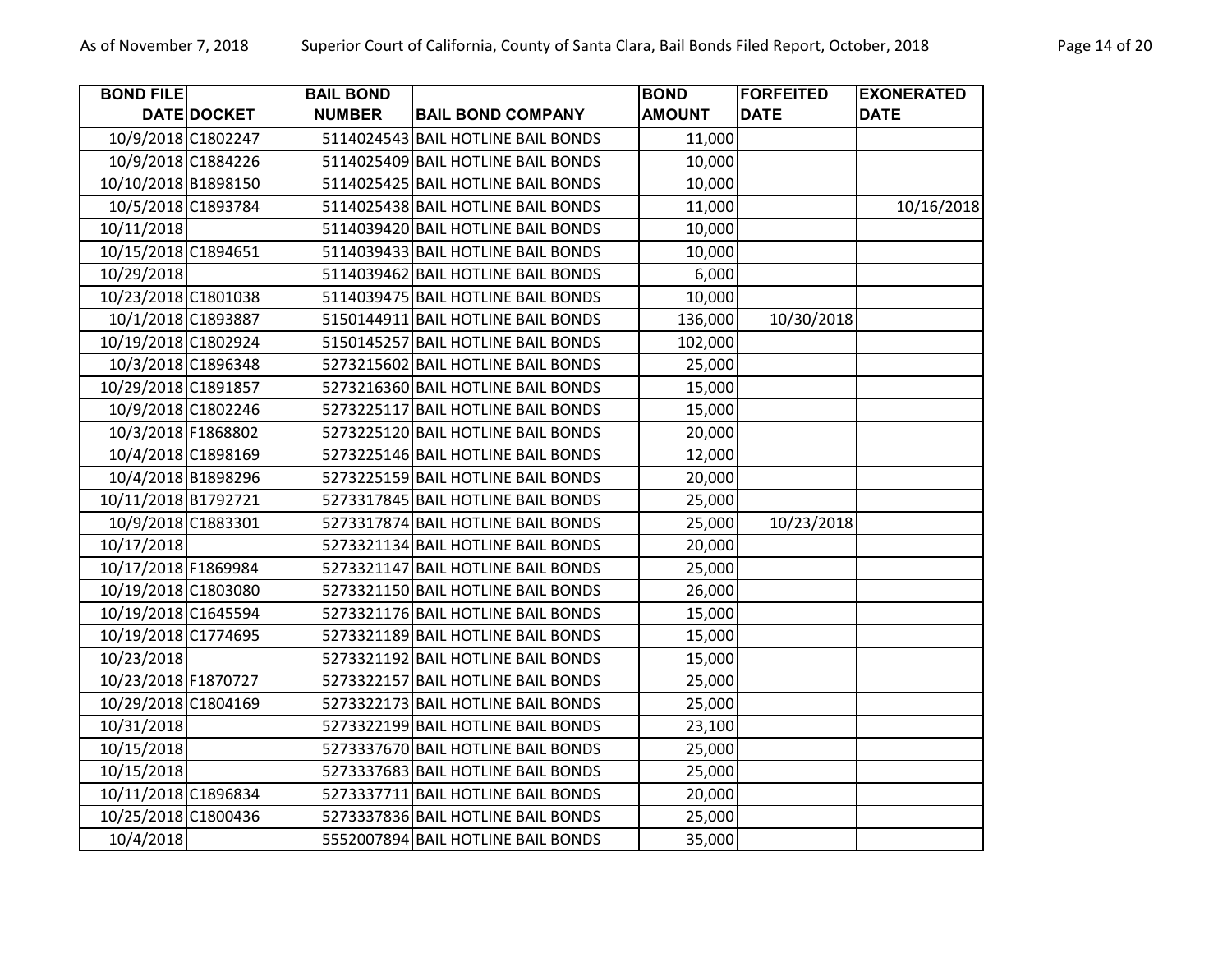| <b>BOND FILE</b>    |                    | <b>BAIL BOND</b> |                                    | <b>BOND</b>   | <b>FORFEITED</b> | <b>EXONERATED</b> |
|---------------------|--------------------|------------------|------------------------------------|---------------|------------------|-------------------|
|                     | DATE DOCKET        | <b>NUMBER</b>    | <b>BAIL BOND COMPANY</b>           | <b>AMOUNT</b> | <b>DATE</b>      | <b>DATE</b>       |
| 10/3/2018           |                    |                  | 5552007906 BAIL HOTLINE BAIL BONDS | 30,000        |                  |                   |
|                     | 10/4/2018 C1653870 |                  | 5552007919 BAIL HOTLINE BAIL BONDS | 50,000        | 10/10/2018       |                   |
| 10/4/2018           |                    |                  | 5552072041 BAIL HOTLINE BAIL BONDS | 27,000        |                  |                   |
|                     | 10/4/2018 C1887070 |                  | 5552072492 BAIL HOTLINE BAIL BONDS | 12,000        |                  |                   |
|                     | 10/5/2018 CC506831 |                  | 5552072690 BAIL HOTLINE BAIL BONDS | 15,000        |                  |                   |
| 10/11/2018          |                    |                  | 5552072814 BAIL HOTLINE BAIL BONDS | 55,000        |                  |                   |
| 10/19/2018 C1765542 |                    |                  | 5552074917 BAIL HOTLINE BAIL BONDS | 50,000        |                  |                   |
| 10/23/2018          |                    |                  | 5552074920 BAIL HOTLINE BAIL BONDS | 35,000        |                  |                   |
| 10/25/2018 B1800079 |                    |                  | 5552074933 BAIL HOTLINE BAIL BONDS | 37,000        |                  |                   |
| 10/29/2018 C1894188 |                    |                  | 5552074946 BAIL HOTLINE BAIL BONDS | 55,000        |                  |                   |
|                     | 10/9/2018 C1800367 |                  | 5552081773 BAIL HOTLINE BAIL BONDS | 25,000        |                  |                   |
|                     | 10/9/2018 C1882413 |                  | 5552081799 BAIL HOTLINE BAIL BONDS | 35,000        |                  |                   |
| 10/15/2018 C1898152 |                    |                  | 5552084844 BAIL HOTLINE BAIL BONDS | 55,000        |                  |                   |
| 10/15/2018 C1800841 |                    |                  | 5552084857 BAIL HOTLINE BAIL BONDS | 36,000        |                  |                   |
| 10/23/2018 C1895864 |                    |                  | 5552084860 BAIL HOTLINE BAIL BONDS | 50,000        |                  |                   |
| 10/17/2018 F1870332 |                    |                  | 5552084873 BAIL HOTLINE BAIL BONDS | 51,000        |                  |                   |
|                     | 10/9/2018 C1637541 |                  | 5803513012 BAIL HOTLINE BAIL BONDS | 5,000         |                  |                   |
| 10/11/2018 C1884886 |                    |                  | 5803547164 BAIL HOTLINE BAIL BONDS | 2,000         |                  |                   |
| 10/26/2018 C1895743 |                    |                  | 5803552335 BAIL HOTLINE BAIL BONDS | 5,000         |                  |                   |
| 10/23/2018 C1641704 |                    |                  | 5803552348 BAIL HOTLINE BAIL BONDS | 5,000         |                  |                   |
| 10/23/2018          |                    |                  | 5803552351 BAIL HOTLINE BAIL BONDS | 5,000         |                  |                   |
| 10/25/2018 C1800432 |                    |                  | 5803557046 BAIL HOTLINE BAIL BONDS | 5,000         |                  |                   |
| 10/10/2018 B1899082 |                    |                  | 5803557062 BAIL HOTLINE BAIL BONDS | 1,000         |                  |                   |
| 10/19/2018 C1887550 |                    |                  | 5803559417 BAIL HOTLINE BAIL BONDS | 4,000         |                  |                   |
| 10/9/2018           |                    |                  | 5113764004 BODYGUARD BAIL BONDS    | 10,000        |                  |                   |
| 10/15/2018          |                    |                  | 5551955695 BODYGUARD BAIL BONDS    | 25,000        |                  |                   |
| 10/29/2018          |                    |                  | 5552039592 BODYGUARD BAIL BONDS    | 20,000        |                  |                   |
| 10/15/2018 C1802980 |                    |                  | 5552039617 BODYGUARD BAIL BONDS    | 15,000        |                  |                   |
| 10/16/2018          |                    |                  | 5113708381 BONZAI BAIL BONDS       | 10,000        |                  |                   |
| 10/9/2018           |                    | 2018CC002395     | <b>DISCREET BAIL BONDS</b>         | 25,000        |                  |                   |
| 10/3/2018           |                    | 2018DD001925     | <b>DISCREET BAIL BONDS</b>         | 25,000        |                  |                   |
| 10/2/2018           |                    | 2018DD001930     | <b>DISCREET BAIL BONDS</b>         | 35,000        |                  |                   |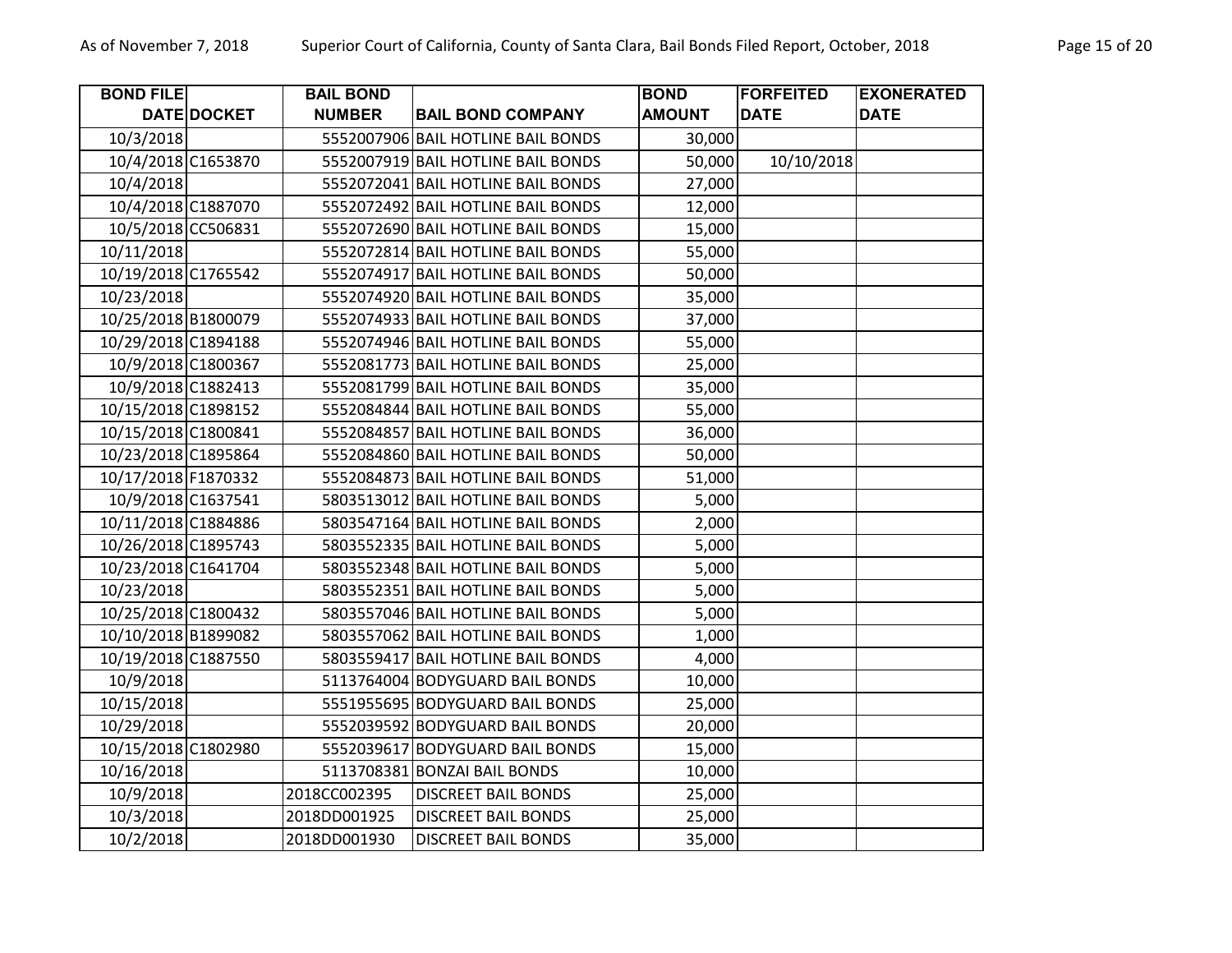| <b>BOND FILE</b>    |                    | <b>BAIL BOND</b> |                                  | <b>BOND</b>   | <b>FORFEITED</b> | <b>EXONERATED</b> |
|---------------------|--------------------|------------------|----------------------------------|---------------|------------------|-------------------|
|                     | DATE DOCKET        | <b>NUMBER</b>    | <b>BAIL BOND COMPANY</b>         | <b>AMOUNT</b> | <b>DATE</b>      | <b>DATE</b>       |
| 10/11/2018 F1763922 |                    |                  | 5113964440 EIGHT BALL BAIL BONDS | 10,000        |                  |                   |
| 10/23/2018 F1869882 |                    |                  | 5273312457 EIGHT BALL BAIL BONDS | 16,000        |                  |                   |
| 10/10/2018          |                    | 2018CC020160     | <b>ESPINOZA BAIL BONDS</b>       | 25,000        |                  |                   |
| 10/30/2018          |                    | 2018DD013902     | <b>ESPINOZA BAIL BONDS</b>       | 50,000        |                  |                   |
| 10/2/2018 C1801041  |                    | SV104940483      | <b>GABRIEL IBARRA BAIL BONDS</b> | 10,000        |                  |                   |
| 10/1/2018           |                    | AC00979931       | <b>GOLD CITY BAIL BONDS</b>      | 15,000        |                  |                   |
| 10/9/2018           |                    | AF00963577       | <b>GOLD CITY BAIL BONDS</b>      | 25,000        |                  |                   |
| 10/25/2018          |                    | AF00963578       | <b>GOLD CITY BAIL BONDS</b>      | 25,000        |                  |                   |
| 10/10/2018 C1899617 |                    | T10050720043     | <b>GOLDEN STATE BAIL BONDS</b>   | 2,000         |                  |                   |
| 10/23/2018          |                    | T10050720548     | <b>GOLDEN STATE BAIL BONDS</b>   | 25,000        |                  |                   |
| 10/24/2018          |                    | T10050720549     | <b>GOLDEN STATE BAIL BONDS</b>   | 25,000        |                  |                   |
| 10/25/2018 C1899722 |                    | T15050720704     | <b>GOLDEN STATE BAIL BONDS</b>   | 50,000        |                  |                   |
| 10/12/2018          |                    | T25050720968     | <b>GOLDEN STATE BAIL BONDS</b>   | 25,000        |                  |                   |
| 10/3/2018 C1755292  |                    | T25050720982     | <b>GOLDEN STATE BAIL BONDS</b>   | 5,000         |                  |                   |
| 10/15/2018 C1890877 |                    | T25050720983     | <b>GOLDEN STATE BAIL BONDS</b>   | 250,000       |                  |                   |
| 10/11/2018          |                    | T25050720984     | <b>GOLDEN STATE BAIL BONDS</b>   | 25,000        |                  |                   |
| 10/1/2018           |                    | T25050720985     | <b>GOLDEN STATE BAIL BONDS</b>   | 15,000        |                  |                   |
| 10/9/2018           |                    | T25050720991     | <b>GOLDEN STATE BAIL BONDS</b>   | 21,000        |                  |                   |
| 10/30/2018          |                    | T2550715283      | <b>GOLDEN STATE BAIL BONDS</b>   | 10,000        |                  |                   |
| 10/2/2018           |                    | T2550716963      | <b>GOLDEN STATE BAIL BONDS</b>   | 25,000        |                  |                   |
| 10/15/2018 B1899110 |                    | T2550716964      | <b>GOLDEN STATE BAIL BONDS</b>   | 25,000        |                  |                   |
|                     | 10/1/2018 C1801366 | T2550716965      | <b>GOLDEN STATE BAIL BONDS</b>   | 25,000        |                  |                   |
| 10/15/2018 C1899037 |                    | T2550717366      | <b>GOLDEN STATE BAIL BONDS</b>   | 10,000        |                  |                   |
| 10/16/2018 F1869914 |                    | T2550717367      | <b>GOLDEN STATE BAIL BONDS</b>   | 10,000        |                  |                   |
| 10/23/2018 C1898237 |                    | T2550717368      | <b>GOLDEN STATE BAIL BONDS</b>   | 1,000         |                  |                   |
| 10/1/2018           |                    | T5050718479      | <b>GOLDEN STATE BAIL BONDS</b>   | 15,000        |                  |                   |
| 10/25/2018 C1801106 |                    | T5050719252      | <b>GOLDEN STATE BAIL BONDS</b>   | 10,000        |                  |                   |
| 10/19/2018 C1803073 |                    | T5050719253      | <b>GOLDEN STATE BAIL BONDS</b>   | 1,000         |                  |                   |
| 10/16/2018          |                    | T5050719254      | <b>GOLDEN STATE BAIL BONDS</b>   | 16,000        |                  |                   |
| 10/23/2018 C1899031 |                    | T550692751       | <b>GOLDEN STATE BAIL BONDS</b>   | 5,000         |                  |                   |
| 10/10/2018          |                    |                  | 5113930751 JAG BAIL BONDS, INC   | 10,000        |                  |                   |
| 10/4/2018           |                    |                  | 5114022581 JAG BAIL BONDS, INC   | 10,000        |                  |                   |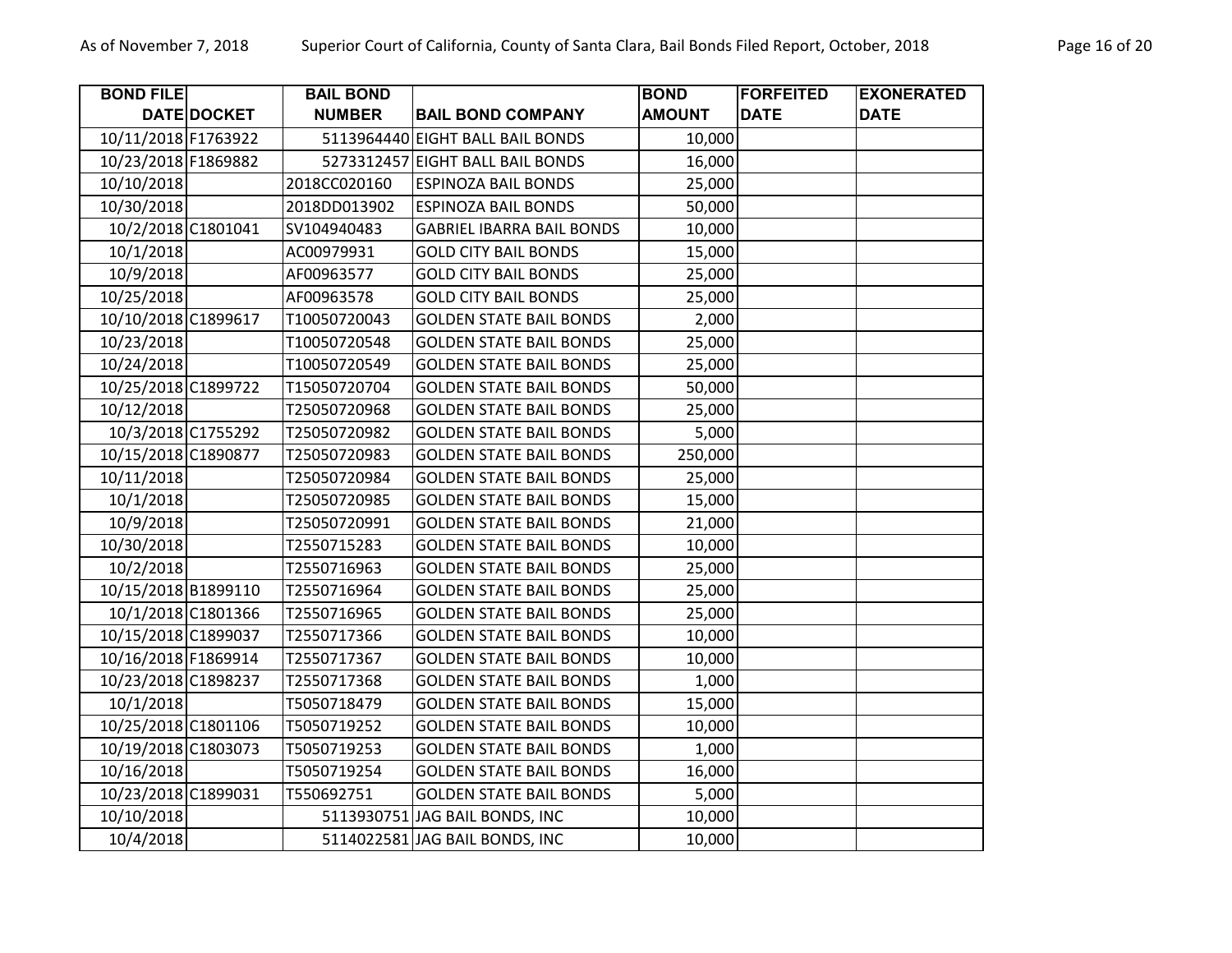| <b>BOND FILE</b>    |                    | <b>BAIL BOND</b> |                                | <b>BOND</b>   | <b>FORFEITED</b> | <b>EXONERATED</b> |
|---------------------|--------------------|------------------|--------------------------------|---------------|------------------|-------------------|
|                     | DATE DOCKET        | <b>NUMBER</b>    | <b>BAIL BOND COMPANY</b>       | <b>AMOUNT</b> | <b>DATE</b>      | <b>DATE</b>       |
| 10/5/2018           |                    |                  | 5273314633 JAG BAIL BONDS, INC | 10,000        |                  |                   |
|                     | 10/5/2018 C1895710 |                  | 5273314659 JAG BAIL BONDS, INC | 25,000        |                  |                   |
| 10/29/2018          |                    |                  | 5273340045 JAG BAIL BONDS, INC | 25,000        |                  |                   |
| 10/30/2018          |                    |                  | 5552087564 JAG BAIL BONDS, INC | 40,000        |                  |                   |
| 10/25/2018          |                    |                  | 5552087577 JAG BAIL BONDS, INC | 31,000        |                  |                   |
| 10/23/2018          |                    | B514502833       | <b>LATINO BAIL BONDS</b>       | 30,000        |                  |                   |
| 10/24/2018 C1889462 |                    | B64019683        | <b>LATINO BAIL BONDS</b>       | 5,000         |                  |                   |
| 10/19/2018          |                    |                  | 5105749530 LE BAIL BONDS       | 75,000        |                  |                   |
| 10/5/2018           |                    |                  | 5105749543 LE BAIL BONDS       | 60,000        |                  |                   |
| 10/10/2018 C1778143 |                    |                  | 5113801927 LE BAIL BONDS       | 5,000         |                  |                   |
| 10/5/2018           |                    |                  | 5113856042 LE BAIL BONDS       | 11,000        |                  |                   |
| 10/5/2018           |                    |                  | 5113856055 LE BAIL BONDS       | 5,000         |                  |                   |
| 10/29/2018          |                    |                  | 5113906372 LE BAIL BONDS       | 10,000        |                  |                   |
| 10/29/2018          |                    |                  | 5113906468 LE BAIL BONDS       | 10,000        |                  |                   |
| 10/19/2018          |                    |                  | 5113931956 LE BAIL BONDS       | 5,000         |                  |                   |
| 10/23/2018          |                    |                  | 5113931972 LE BAIL BONDS       | 5,000         |                  |                   |
| 10/25/2018 C1801193 |                    |                  | 5113953389 LE BAIL BONDS       | 5,000         |                  |                   |
| 10/31/2018 B1899928 |                    |                  | 5113953404 LE BAIL BONDS       | 10,000        |                  |                   |
| 10/23/2018          |                    |                  | 5150134084 LE BAIL BONDS       | 35,000        |                  |                   |
|                     | 10/1/2018 C1773606 |                  | 5150135359 LE BAIL BONDS       | 128,000       |                  |                   |
| 10/16/2018          |                    |                  | 5150135388 LE BAIL BONDS       | 120,000       |                  |                   |
|                     | 10/9/2018 C1801619 |                  | 5250142406 LE BAIL BONDS       | 185,000       |                  |                   |
| 10/23/2018          |                    |                  | 5273168638 LE BAIL BONDS       | 25,000        |                  |                   |
|                     | 10/1/2018 C1780195 |                  | 5273197252 LE BAIL BONDS       | 25,000        |                  |                   |
| 10/23/2018 C1899626 |                    |                  | 5273197281 LE BAIL BONDS       | 25,000        |                  |                   |
| 10/23/2018          |                    |                  | 5273211787 LE BAIL BONDS       | 25,000        |                  |                   |
| 10/15/2018          |                    |                  | 5273211802 LE BAIL BONDS       | 10,000        |                  |                   |
|                     | 10/3/2018 C1894404 |                  | 5273261865 LE BAIL BONDS       | 20,000        |                  |                   |
|                     | 10/2/2018 B1791791 |                  | 5273261878 LE BAIL BONDS       | 25,000        |                  |                   |
| 10/11/2018          |                    |                  | 5273261881 LE BAIL BONDS       | 25,000        |                  |                   |
| 10/1/2018           |                    |                  | 5273261993 LE BAIL BONDS       | 25,000        |                  |                   |
| 10/29/2018          |                    |                  | 5273262002 LE BAIL BONDS       | 15,000        |                  |                   |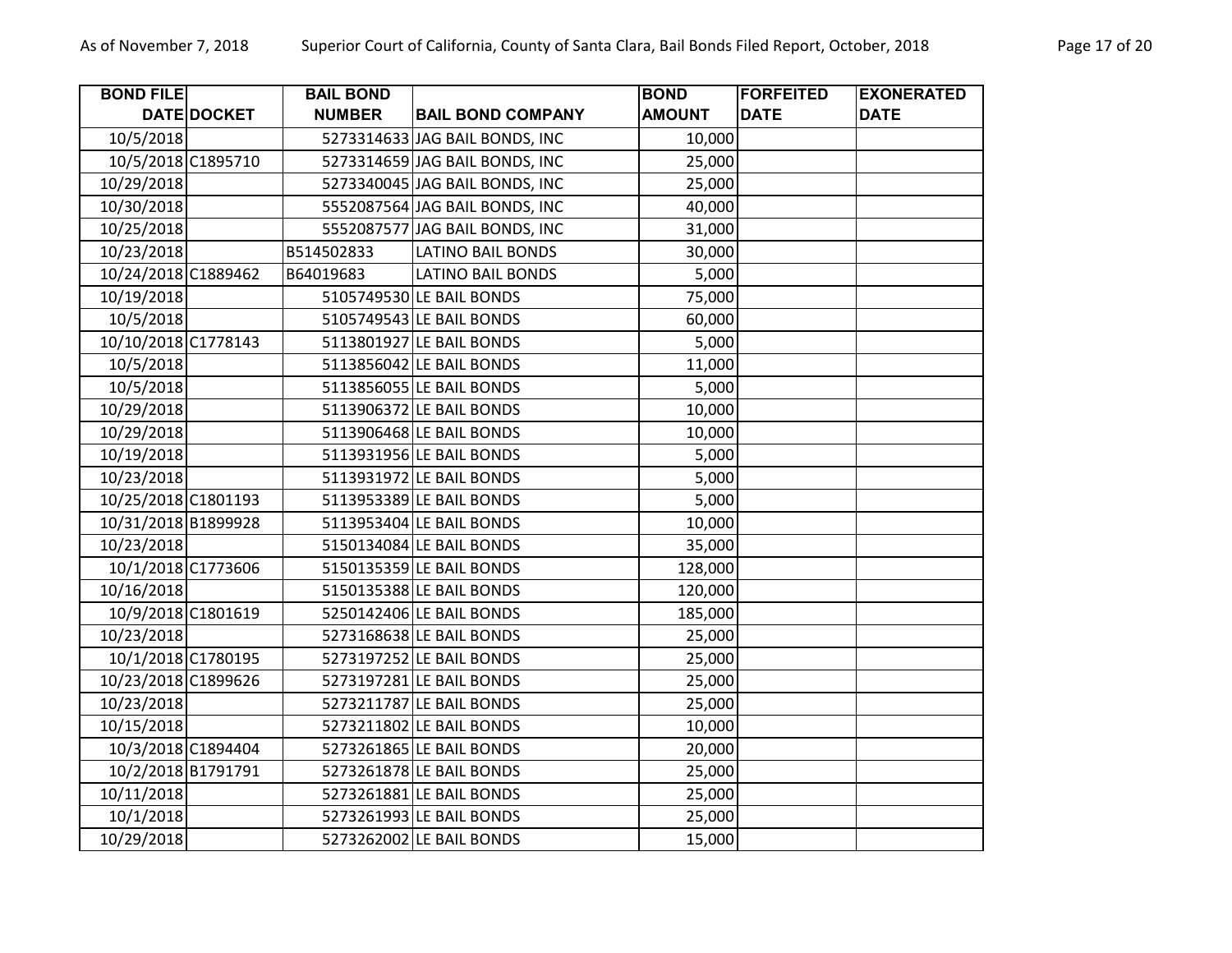| <b>BOND FILE</b>    |                    | <b>BAIL BOND</b> |                               | <b>BOND</b>   | <b>FORFEITED</b> | <b>EXONERATED</b> |
|---------------------|--------------------|------------------|-------------------------------|---------------|------------------|-------------------|
|                     | DATE DOCKET        | <b>NUMBER</b>    | <b>BAIL BOND COMPANY</b>      | <b>AMOUNT</b> | <b>DATE</b>      | <b>DATE</b>       |
| 10/12/2018          |                    |                  | 5273262028 LE BAIL BONDS      | 20,000        |                  |                   |
| 10/15/2018 C1802381 |                    |                  | 5273262031 LE BAIL BONDS      | 25,000        |                  |                   |
| 10/23/2018          |                    |                  | 5273262044 LE BAIL BONDS      | 25,000        |                  |                   |
| 10/19/2018          |                    |                  | 5273262057 LE BAIL BONDS      | 25,000        |                  |                   |
| 10/11/2018 B1899682 |                    |                  | 5551913552 LE BAIL BONDS      | 30,000        |                  |                   |
| 10/3/2018           |                    |                  | 5551955455 LE BAIL BONDS      | 51,000        |                  |                   |
|                     | 10/1/2018 C1352115 |                  | 5551968440 LE BAIL BONDS      | 50,000        |                  |                   |
| 10/9/2018           |                    |                  | 5551998850 LE BAIL BONDS      | 30,000        |                  |                   |
| 10/31/2018 B1899914 |                    |                  | 5552050621 LE BAIL BONDS      | 25,000        |                  |                   |
| 10/9/2018 C1802625  |                    |                  | 5552050647 LE BAIL BONDS      | 35,000        |                  |                   |
| 10/9/2018           |                    |                  | 5105767150 LET OUT BAIL BONDS | 75,000        |                  |                   |
| 10/3/2018           |                    | AS100151777      | <b>LUNA BAIL BONDS</b>        | 56,000        |                  |                   |
|                     | 10/9/2018 F1870508 | AS100151798      | LUNA BAIL BONDS               | 58,000        |                  |                   |
| 10/23/2018 B1800035 |                    | AS100151884      | <b>LUNA BAIL BONDS</b>        | 81,000        |                  |                   |
| 10/30/2018          |                    | AS100151885      | <b>LUNA BAIL BONDS</b>        | 72,000        |                  |                   |
| 10/2/2018           |                    | AS15516787       | LUNA BAIL BONDS               | 10,000        |                  |                   |
| 10/9/2018 F1870344  |                    | AS15516788       | <b>LUNA BAIL BONDS</b>        | 10,000        |                  |                   |
| 10/10/2018 C1898444 |                    | AS15516789       | <b>LUNA BAIL BONDS</b>        | 15,000        |                  |                   |
| 10/15/2018 C1899640 |                    | AS15517876       | <b>LUNA BAIL BONDS</b>        | 10,000        |                  |                   |
| 10/25/2018 C1887182 |                    | AS15517877       | <b>LUNA BAIL BONDS</b>        | 10,000        |                  |                   |
| 10/15/2018 C1892092 |                    | AS15517878       | <b>LUNA BAIL BONDS</b>        | 15,000        |                  |                   |
| 10/9/2018           |                    | AS25286320       | LUNA BAIL BONDS               | 25,000        |                  |                   |
| 10/12/2018          |                    | AS25286322       | <b>LUNA BAIL BONDS</b>        | 21,000        |                  |                   |
| 10/16/2018          |                    | AS25286324       | <b>LUNA BAIL BONDS</b>        | 25,000        |                  |                   |
| 10/23/2018          |                    | AS25286325       | LUNA BAIL BONDS               | 25,000        |                  |                   |
| 10/1/2018           |                    | AS50210684       | <b>LUNA BAIL BONDS</b>        | 35,000        |                  |                   |
|                     | 10/9/2018 C1761150 | AS50210685       | LUNA BAIL BONDS               | 30,000        |                  |                   |
| 10/11/2018 C1802977 |                    | AS50210700       | <b>LUNA BAIL BONDS</b>        | 30,000        |                  |                   |
| 10/24/2018          |                    | AS502107001      | LUNA BAIL BONDS               | 35,000        |                  |                   |
| 10/16/2018          |                    | AS50211305       | LUNA BAIL BONDS               | 50,000        |                  |                   |
| 10/29/2018 C1803829 |                    | AS51254631       | LUNA BAIL BONDS               | 5,000         |                  |                   |
| 10/15/2018 C1885509 |                    | AS51258239       | LUNA BAIL BONDS               | 5,000         |                  |                   |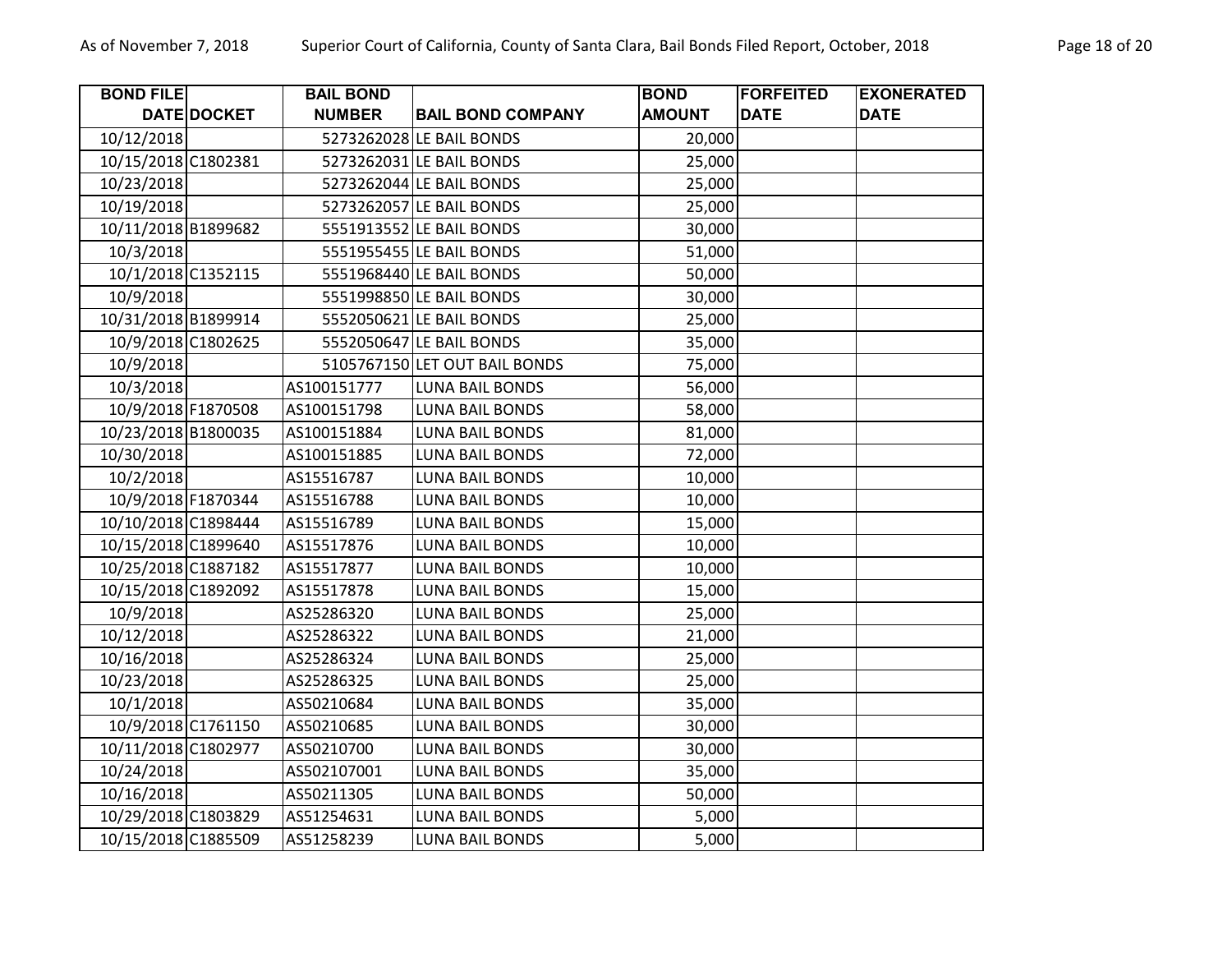| <b>BOND FILE</b>    |             | <b>BAIL BOND</b>    |                                       | <b>BOND</b>   | <b>FORFEITED</b> | <b>EXONERATED</b> |
|---------------------|-------------|---------------------|---------------------------------------|---------------|------------------|-------------------|
|                     | DATE DOCKET | <b>NUMBER</b>       | <b>BAIL BOND COMPANY</b>              | <b>AMOUNT</b> | <b>DATE</b>      | <b>DATE</b>       |
| 10/23/2018 C1892015 |             | AS51258240          | <b>LUNA BAIL BONDS</b>                | 5,000         |                  |                   |
| 10/23/2018 C1889237 |             | FCS251898943        | MARTINEZ FAMILY BAIL BONDS            | 15,000        |                  |                   |
| 10/22/2018 B1262901 |             | 2018DD014090        | MITCH SLAUGHTER BAIL BONDS            | 5,000         |                  |                   |
| 10/15/2018 C1894209 |             | 2018DD013863        | <b>NELLY BAIL BONDS</b>               | 50,000        |                  |                   |
| 10/4/2018 C1887032  |             | A152218770          | PREMIERE BAIL BONDS                   | 10,000        |                  |                   |
| 10/12/2018 C1802883 |             | A1H0002753          | PREMIERE BAIL BONDS                   | 75,000        |                  |                   |
| 10/15/2018          |             | A1H0002823          | PREMIERE BAIL BONDS                   | 51,000        |                  |                   |
| 10/25/2018 C1801101 |             | A310004859          | PREMIERE BAIL BONDS                   | 10,000        |                  |                   |
| 10/4/2018 F1869241  |             | A310004861          | PREMIERE BAIL BONDS                   | 20,000        |                  |                   |
| 10/19/2018          |             | A310005075          | PREMIERE BAIL BONDS                   | 25,000        |                  |                   |
| 10/26/2018          |             | A3G0000955          | PREMIERE BAIL BONDS                   | 85,000        |                  |                   |
| 10/3/2018 C1898010  |             | A510004328          | PREMIERE BAIL BONDS                   | 25,000        |                  |                   |
| 10/11/2018          |             | A510005304          | PREMIERE BAIL BONDS                   | 20,000        |                  |                   |
| 10/3/2018           |             | A510005461          | PREMIERE BAIL BONDS                   | 50,000        |                  |                   |
| 10/16/2018          |             | A510005464          | PREMIERE BAIL BONDS                   | 25,000        |                  |                   |
| 10/4/2018           |             | A510005466          | PREMIERE BAIL BONDS                   | 50,000        |                  |                   |
| 10/23/2018 C1802811 |             | A510005617          | PREMIERE BAIL BONDS                   | 42,000        |                  |                   |
| 10/15/2018 B1899376 |             | A6H0000244          | PREMIERE BAIL BONDS                   | 500,000       |                  |                   |
| 10/10/2018 C1896206 |             | A72313555           | PREMIERE BAIL BONDS                   | 7,500         |                  |                   |
| 10/10/2018 C1896206 |             | A72314890           | PREMIERE BAIL BONDS                   | 7,500         |                  |                   |
| 10/22/2018 B1899457 |             | A72315185           | PREMIERE BAIL BONDS                   | 5,000         |                  |                   |
| 10/1/2018           |             | AC00987520          | <b>REIDY BAIL BONDS</b>               | 20,000        |                  |                   |
| 10/1/2018 C1801881  |             | AF00963710          | <b>REIDY BAIL BONDS</b>               | 100,000       |                  |                   |
| 10/23/2018 C1631970 |             | PC3001358360        | ROD BUNTJER BAIL BONDS                | 20,000        |                  |                   |
| 10/25/2018 C1885120 |             | U5020716947         | <b>SCOTT STEVENSON BAIL BONDS</b>     | 35,000        |                  |                   |
| 10/25/2018 B1896124 |             | U520715456          | <b>SCOTT STEVENSON BAIL BONDS</b>     | 5,000         |                  |                   |
| 10/25/2018 C1777039 |             | U7520716948         | <b>SCOTT STEVENSON BAIL BONDS</b>     | 35,000        |                  |                   |
| 10/11/2018          |             | 2018BB013363        | <b>TAPOUT BAIL BONDS</b>              | 10,000        |                  |                   |
| 10/9/2018           |             | 2018CC020340        | <b>TAPOUT BAIL BONDS</b>              | 25,000        |                  |                   |
| 10/3/2018           |             | 216865 2018EE005771 | <b>TAPOUT BAIL BONDS</b>              | 100,000       |                  |                   |
| 10/25/2018 B1899674 |             |                     | 5273316624 VERONICA MELERO BAIL BONDS | 25,000        |                  |                   |
| 10/11/2018 B1685567 |             | A152217588          | <b>VU BAIL BONDS</b>                  | 10,000        |                  |                   |